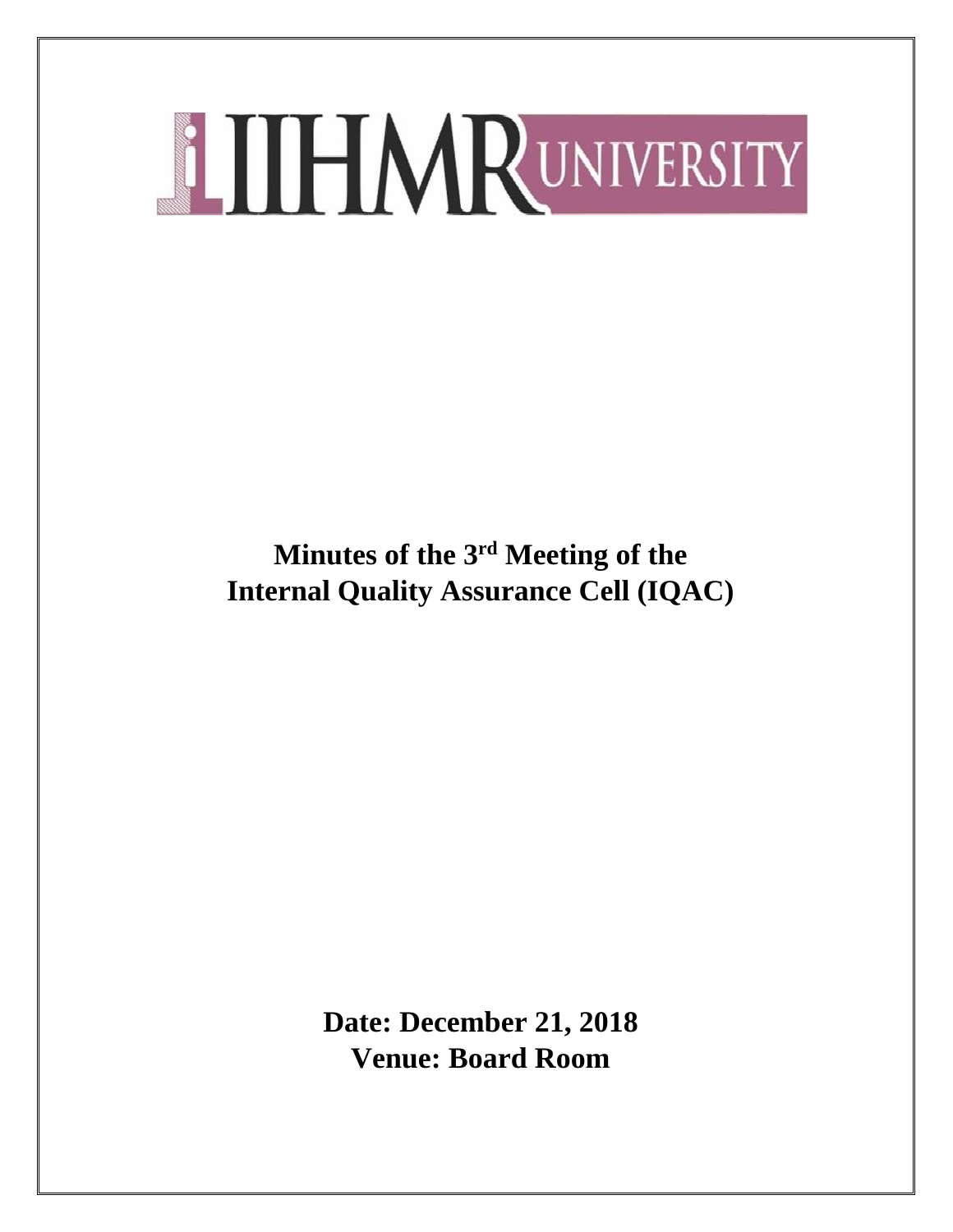# **Minutes of the third meeting of the IQAC held on December 21, 2018**

The third meeting of the Internal Quality Assurance Cell (IQAC) was held in the board room of IIHMRU on 21st December 2018 under the Chairmanship of Prof. P.R. Sodani. The following members were present:-

- i. Dr. Ashok Kaushik (Member)
- ii. Mr. Rahul Ghai (Member)
- iii. Dr. Tanjul Saxena (Member)
- iv. Dr. Sandeep Narula (Member)
- v. Mr. Neeraj Srivastava (Member)
- vi. Mr. Hem Bhargava (Member)
- vii. Mr. Jeetender Singh (Member)
- viii. Mr. Rohit Jain (Special Invitee)
- ix. Ms. Shraddha Kalla (Special Invitee)
- x. Dr. Gautam Mukherjee (Coordinator)

Dr. Anoop Khanna and Dr. Goutam Sadhu were not present in the meeting and were given leave of absence. At the onset Dr. Sodani welcomed all the members and informed them that the University has decided to apply for NAAC accreditation and the President has approved the IQAC committee on October 24th 2018 to facilitate the accreditation. As this the third meeting the Chairman asked the Registrar to update the members about progress made so far. Dr. Mukherjee appraised the committee that the University has applied online in the December window on  $14<sup>th</sup>$  December 2018 and uploaded the basic institutional information for quality assessment on the NAAC portal and also submitted the application fee of Rs. 29,500/-. He also informed that the NAAC has raised two questions for clarification which needs to be cleared.

- 1. After having examined the basic eligibility NAAC has raised two issues. It has been displayed on our website that the certificate programme on Livelihood is one of the academic programs of IIHMRU which was not informed in the IIQA. Secondly as IIHMRU is an unitary State University, it can't have off campus facility. However Delhi and Bangalore campuses are being run outside the State. After discussion It was decided that CPRL program is not an academic program and is a kind of training being imparted for social empowerment of the tribals in collaboration with BRLF, similar to the various MDPs being conducted by the University. As per as IIHMR Delhi and Bangalore are concerned they are individual autonomous institutions having permission to conduct Postgraduate Diploma Programs in Hospital and Health Management from AICTE and have no legal relationship with the University except being sister organizations being sponsored by IIHMR society. It was decided that this clarification may be submitted on the NAAC portal before  $27<sup>th</sup>$  December 2018.
- 2. The Registrar informed the committee that NAAC would either accept or reject the University application and if our application is accepted, we have to submit the detailed self-study report within the given specific time limit. The contents of the SSR is very detailed and involves a lot of documentation on the following points:-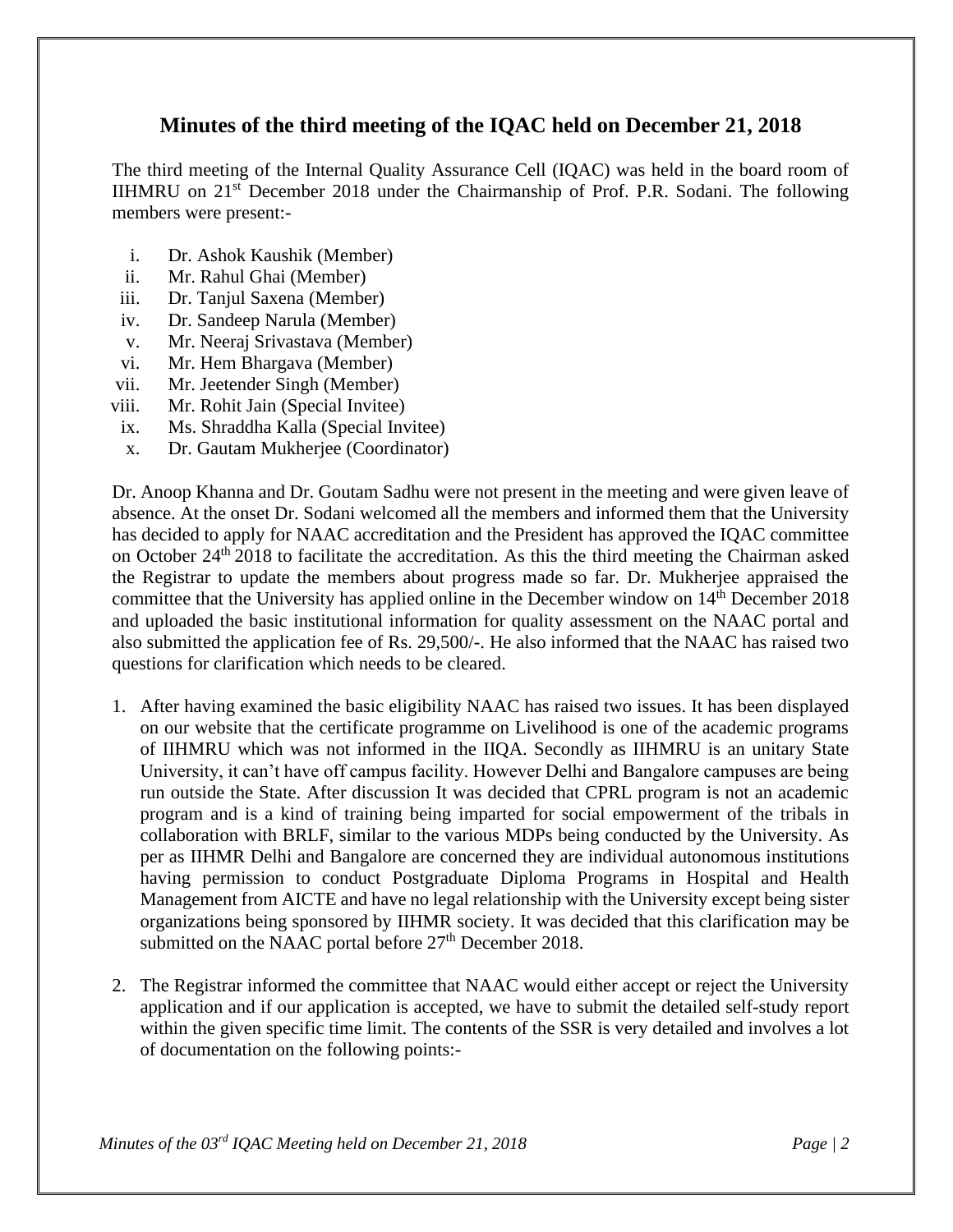- **Executive Summary**
- **■** Institutional Information for Quality Assessment
- Profile of the University
- **Extended Profile of the University**
- Ouality Indicator Framework (OIF)
- Evaluative Reports of the Department
- Data Templates/ Documents (Quantitative Metrics)
- 3. After discussion It was decided that the responsibility of documentation may be divided amongst the committee in the following manner:-

## ▪ **Criteria 1: Curricular aspects: Key indicator**

### **1.1. Curriculum design and development**

- 1.1.1. Curricula developed / adopted have relevance to the local / National / Regional / Global development needs with learning objective including program outcomes (PO), programs specific outcomes (PSO) and course outcomes (CO) of all the programs offered by the University. (Written description of maximum 500 words)
- 1.1.2. Percentage of programs where syllabus revision was carried out during last five years. (Minutes of relevant Academies Council and BoS to be attached)
- 1.1.3. Average percentage of the courses having focus on employability, entrepreneurship/ skills development during last five years. (Information regarding Name of Course and Code with activities having direct bearing on focus/ Minutes of BoS / AC and MoU with relevant organization for the course).

### **1.2. Academic Flexibility**

- 1.2.1. Percentage of new courses introduced in the last five years. (Minutes of relevant AC and BoS).
- 1.2.2. Percentage of programs in which choice-based credit system (CBCS)/ elective course system has been implemented. (Minutes of relevant AC and BoS).

### **1.3. Curriculum Enrichment**

- 1.3.1. University integrates cross cutting issues relevant to gender, environment and sustainability, human values and professional ethics into the curriculum. (Written description up maximum 500 words).
- 1.3.2. Number of value added courses added within last five years. (Names of value added courses with 30 or more contact hours, number of times offered during same year and total number of students completing the course in a year.
- 1.3.3. Average percentage of the students enrolled in value added courses imparting transferable and life skills in last five years.
- 1.3.4. Percentage of students undertaking field projects/ Internships in current year.

# **1.4. Feed-back System**

1.4.1. Structured feedback received from students, teachers, employers, alumni parents. (URL for stakeholder feedback report and action taken report of the University uploaded on BoM minutes)

*Minutes of the 03rd IQAC Meeting held on December 21, 2018 Page | 3*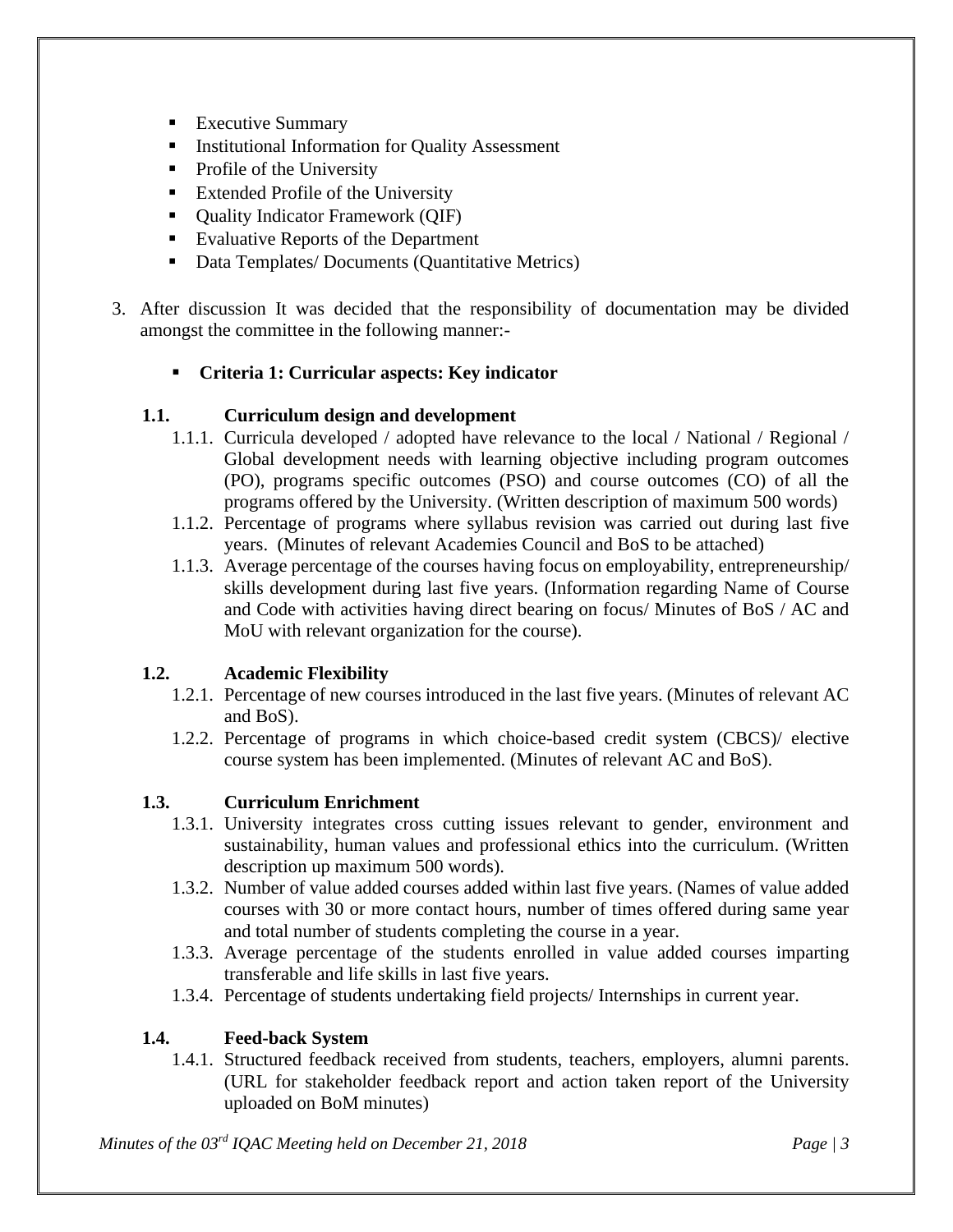1.4.2. Feedback process of the University. (Upload feedback report and ATR in the MoM of BoM)

It is proposed that Dr. Ashok Kaushik and Dr. Tanjul Saxena may be entrusted with documentation of criteria 1 within a time period of 15<sup>th</sup> January 2019. The members are free to associate other faculty and staff to facilitate the documentation.

### ▪ **Criteria 2: Teaching Learning and Evaluation**

### **2.1. Student Enrolment and Profile**

- 2.1.1. Average percentage of students from other states and countries in last five years. (Year-wise data of number of students from other states and countries and total number of students enrolled in a particular year)
- 2.1.2. Demand ratio (Average of last five years. Information of total number of seats available in all programs and total number of eligible application received may be furnished).
- 2.1.3. Average percentage of seats filled from reserved category during last years. (Information on total number of seats earmarked for reserved category and actual students in reserved category may be given).

#### **2.2. Catering to Student Diversity**

- 2.2.1. Assessment of learning level of students after admission and organizing special programs for advance learners and slow learners. (Written description of 500 words).
- 2.2.2. Student-full time teacher ratio (current data). (Comparison of total students enrolled and total number of full time faculty).
- 2.2.3. Percentage of differently abled students (Divyangjan). (Current year data). (Comparison of total number of differently abled students with total number of students)

#### **2.3. Teaching Learning Process**

- 2.3.1. Students centric methods such as experiential learning, participative learning and problem-solving methodology learning, use for enhancing learning experiences. (Written description of 500 words).
- 2.3.2. Percentage of teachers using ICT for effective teaching with Learning Management Systems (LMS), e-learning resources. (Current year data). Number of teachers using ICT, LMS, e-resources and total number of teachers on-roll with ICT resources available.
- 2.3.3. Ratio of students to mentor for academic and stress related issues (Current year data). Number of mentors and students assigned to each mentor.

### **2.4. Teacher Profile and Quality**

- 2.4.1. Average percentage of full time teachers against sanctioned post during last five years. (Comparison of full time teachers with total number of sanctioned post).
- 2.4.2. Average percentage of full time teachers with PhD. during the last five years. (Number of full time teachers with PhD. With number of total teachers).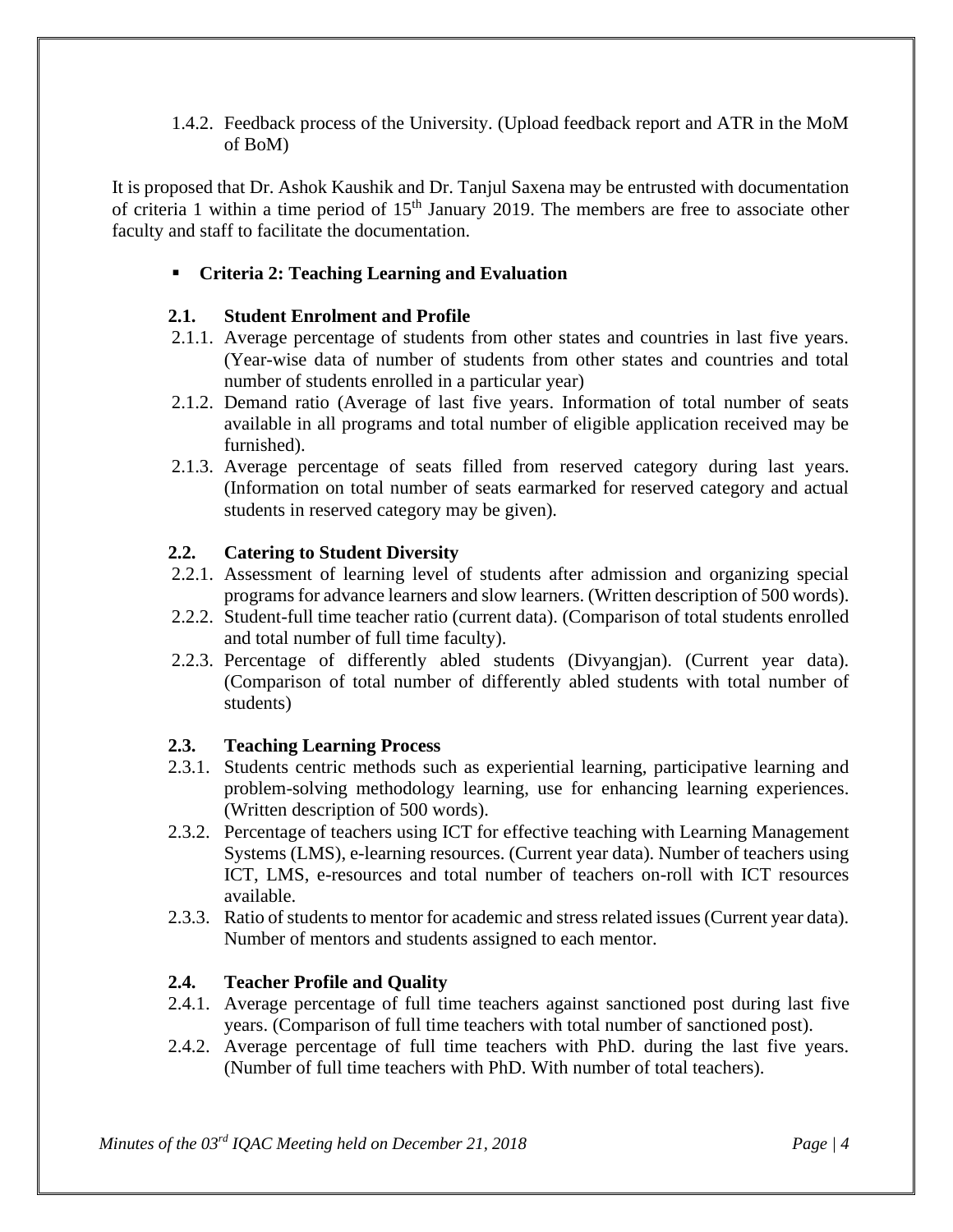- 2.4.3. Teaching experience of full time teachers in number of years. (Current year data). (List of teachers with PAN, description, department and experience details).
- 2.4.4. Percentage of full time teachers who received awards, recognition, fellowship from state, national and international levels from Government bodies in last five years. (Comparison of full time teachers receiving awards with total number of teachers on-roll).
- 2.4.5. Average percentage of full time teachers from other states against sanctioned post during last five years. (Comparison of full time teachers from other states with total number of teachers on-roll).

### **2.5. Evaluation Process and Reforms**

- 2.5.1. Average number of days from the date of year end examination till the declaration of result during the last five years. (Semester-wise information of number of days taken for declaration of result during last five years).
- 2.5.2. Average percentage of student's complaints / grievances about evaluation against total students appeared in last five years.
- 2.5.3. Average percentage of application for revaluation leading to changes in marks. (Semester-wise total number of revaluation applications received, where marks changed and total number of students appearing in final.
- 2.5.4. Positive impact of reforms of the examination procedures including IT integration and continues assessment on the examination management systems. (Written description of examination reforms within 1000 words).
- 2.5.5. Status of automation of examination with approved examination manual. (Current manual, annual report of examination with present status of automation).

#### 2**.6. Students Performance and Learning Outcomes**

- **2**.6.1. Program outcomes, program specific outcomes and course outcomes for all programs displayed on website and communicated to teachers and students. (Written description of course outcomes for all courses and mechanism of communication in 500 words).
- 2.6.2. Attainment of program outcomes, program specific outcomes and course outcomes evaluated. (Written description of measuring POs, PSOs and Cos in 500 words).
- 2.6.3. Average pass percentage of students (Current year data). (Comparison of students, who passed final year exam with total number of students who appeared in final year).

#### **2.7. Students Satisfaction Survey**

2.7.1. Online students satisfaction survey regarding teaching learning process. (Database of all currently enrolled students need to be prepared with online submission of QIF details of name of student, class, gender, students ID number, Aadhar ID number, mobile number email ID and details of program enrolled is to be shared with NAAC).

It is proposed that Dr. Ashok Kaushik and Mr. Hem Bhargava may be entrusted with documentation of criteria 2 within a time period of 15<sup>th</sup> January 2019. The members are free to associate other faculty and staff to facilitate the documentation.

### **Criteria 3: Research Innovation and Extension**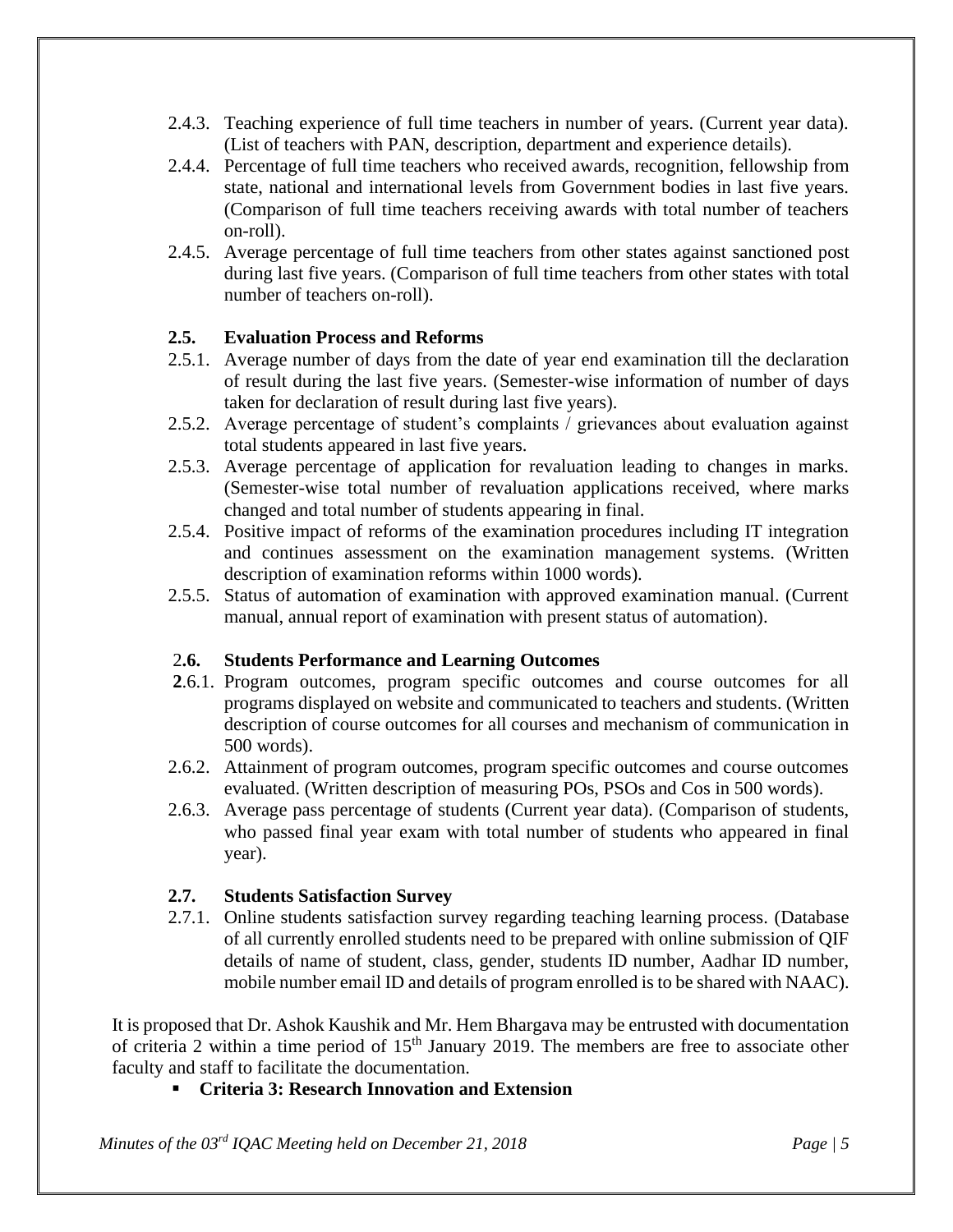### **3.1. Promotion of Research and Facilities**

- 3.1.1. Policy for promotion research may be documented and uploaded on University's website. (Policy for adoption of research promotion should be resolved in Board meeting.
- 3.1.2. Seed money for research to full time teachers during last five years. (Name of teacher getting seed money, total amount given amount and year of receiving grant). (CF&AO should furnish signed statement of budget and expenditure, indicating seed money provided and utilized).
- 3.1.3. Number of teachers awarded international fellowship for advance studies/ research in last five years. (details of teacher getting international fellowship, name & year of award and awarding agency).
- 3.1.4. Number of JRFs, SRFs, Post-Doctoral Fellows, Research Associates during the last five years. (Name of research fellow, year of enrollment and duration, and granting agency).
- 3.1.5. Facilities at the University to promote research like central instrumentation centre, media laboratory, research statistical data basis. (Describe the facilities with videos, pictures).
- 3.1.6. Percentage of departments with UGC-SAP, CAS, DST-FIST, DBT, ICSSR or other recognition by Government agency. (Current year data). (Details of funds, year and duration of award and funding agency).

## **3.2. Research Mobilization for Research**

- 3.2.1. Grants for research projects sponsored by the non-government sources like Industry, Corporate Houses, International Bodies, Endowments and Chairs in the Institutions in the last five years. (Details of projects, endowments and chairs, year and fund and duration of projects and name of Principal Investigator to be given).
- 3.2.2. Grants for research projects sponsored by the government in last five years. (Details of projects, endowments and chairs, year and fund and duration of projects and name of Principal Investigator to be given).
- 3.2.3. Number of research projects per teacher funded by government and non-government agencies. (Details of projects, endowments and chairs, year and fund and duration of projects and name of Principal Investigator to be given).

### **3.3. Innovation Echo Systems**

- 3.3.1. Institution has created an Echo system for innovations and other initiatives for creation of transfer of knowledge. (Written description of incubation centre and evidence of its usage in 500 words).
- 3.3.2. Number of workshops/ seminars conducted on intellectual property rights (IPR) and industry academia innovative practices during last five years. (Details of total numbers of workshops/ seminars held, number of participants, date of workshop and activity report.). Information to be uploaded on the website.
- 3.3.3. Number of awards for the innovation won by the institute, teachers, research scholars, students during last five years. (year and name of awardee and details of awarding agency with phone number and email).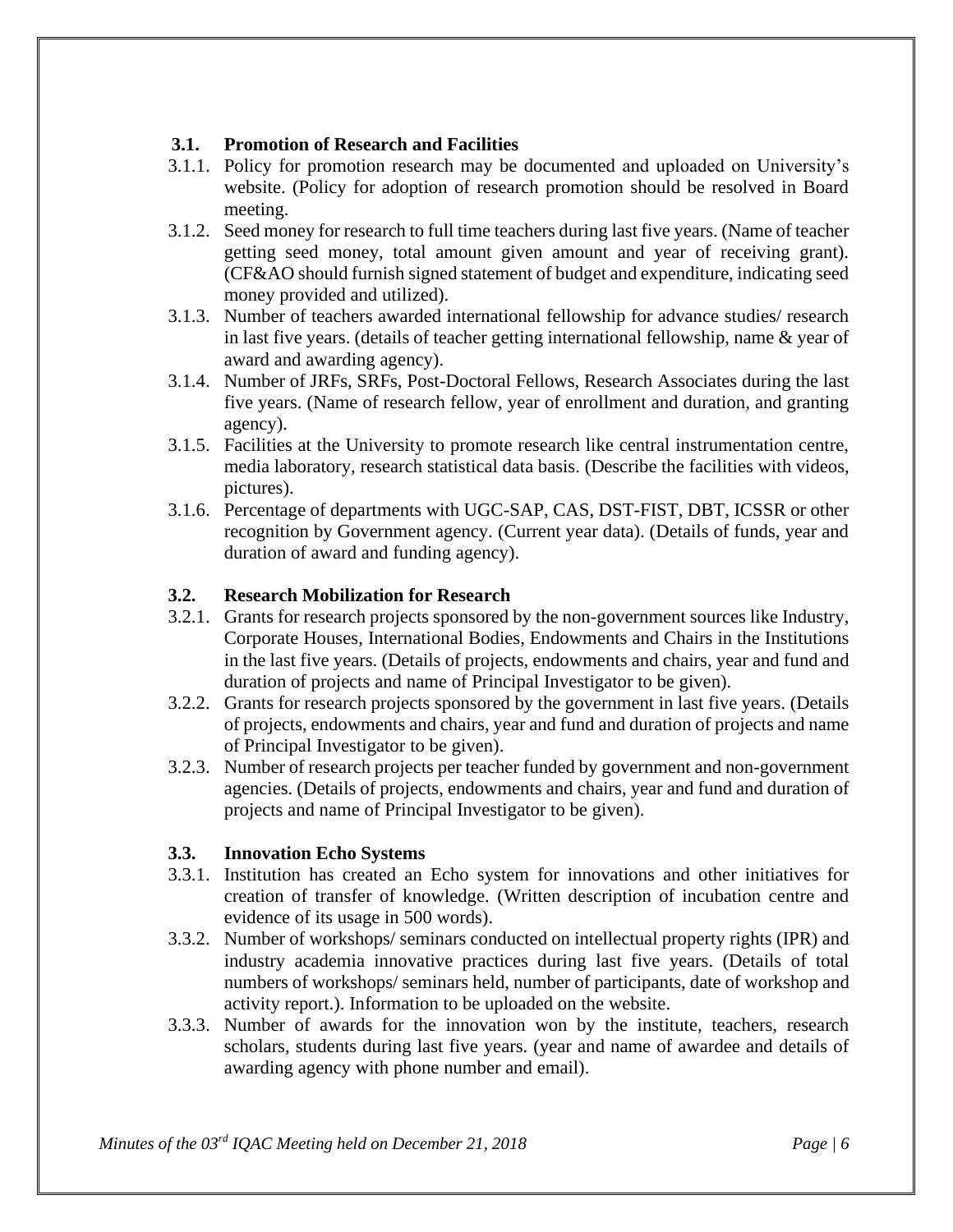3.3.4. Number of startups incubated on campus during last five years. (Name and nature of startup, year of commencement and contact information of the promoters).

### **3.4. Research Publication and Awards**

- 3.4.1. Code of ethics to check malpractices and plagiarism in research. (Details of institutional data).
- 3.4.2. Incentives to teachers who receive state, national and international awards. (Name of awardee with contact details, awarding agency, year and incentive details).
- 3.4.3. Number of patents published/ awarded during last five years. (Details of patents/ published, patent number and year of award).
- 3.4.4. Number of PhD. Awarded per teacher during the last five years. (Details of PhD. Scholars, name of guide, year of registration and year of award). (URL to be uploaded on University's website.
- 3.4.5. Number of research papers per teacher in the indexed journals in the last five years. (Details of publication, name of Journal, year of publication and ISBN and ISSN number to be uploaded on University's website.
- 3.4.6. Number of books and chapters and research papers in national and international conferences per teacher in last five years. (Uploaded on website)
- 3.4.7. Bibliometrics of the publications during last five years on average citation index. (Uploaded on website).
- 3.4.8. Bibliometrics of the publications during last five years on Scopus, web of science index of the Univesity. (Uploaded on website).

## **3.5. Consultancy**

- 3.5.1. Policy on the consultancy including revenue sharing between the University and the faculty. (Consultancy policy approved by the BoM and uploaded on the website).
- 3.5.2. Revenue generated from the consultancy during the last five years. (Details of consultant, name of project, sponsoring agency, revenue generated should be uploaded on website through audited statements of the accounts).
- 3.5.3. Revenue generated from corporate training during last five years. (Details of agency, seeking training, number of trainees and total revenue generated should be uploaded on website through audited statements of the accounts).

# **3.6. Extension Activities**

- 3.6.1. Extension activities in the neighbourhood community in terms of impact and sensitizing students to social issues and holistic development during in the last five years. (Written description of extension activities on social issues and holistic development in 500 words).
- 3.6.2. Number of awards and recognition received for extension activities in last five years. (Details of activity, award and year of award and awarding agency).
- 3.6.3. Number of extension and outreach programs, conducted in collaboration with industry, community and NGO. (Details of collaboration and report of the event organized).
- 3.6.4. Average percentage of student participating in extension activities and programs like Swachh Bharat, AIDS awareness, gender issue in last five years. (Details of activity, year and number of students and teachers in participating).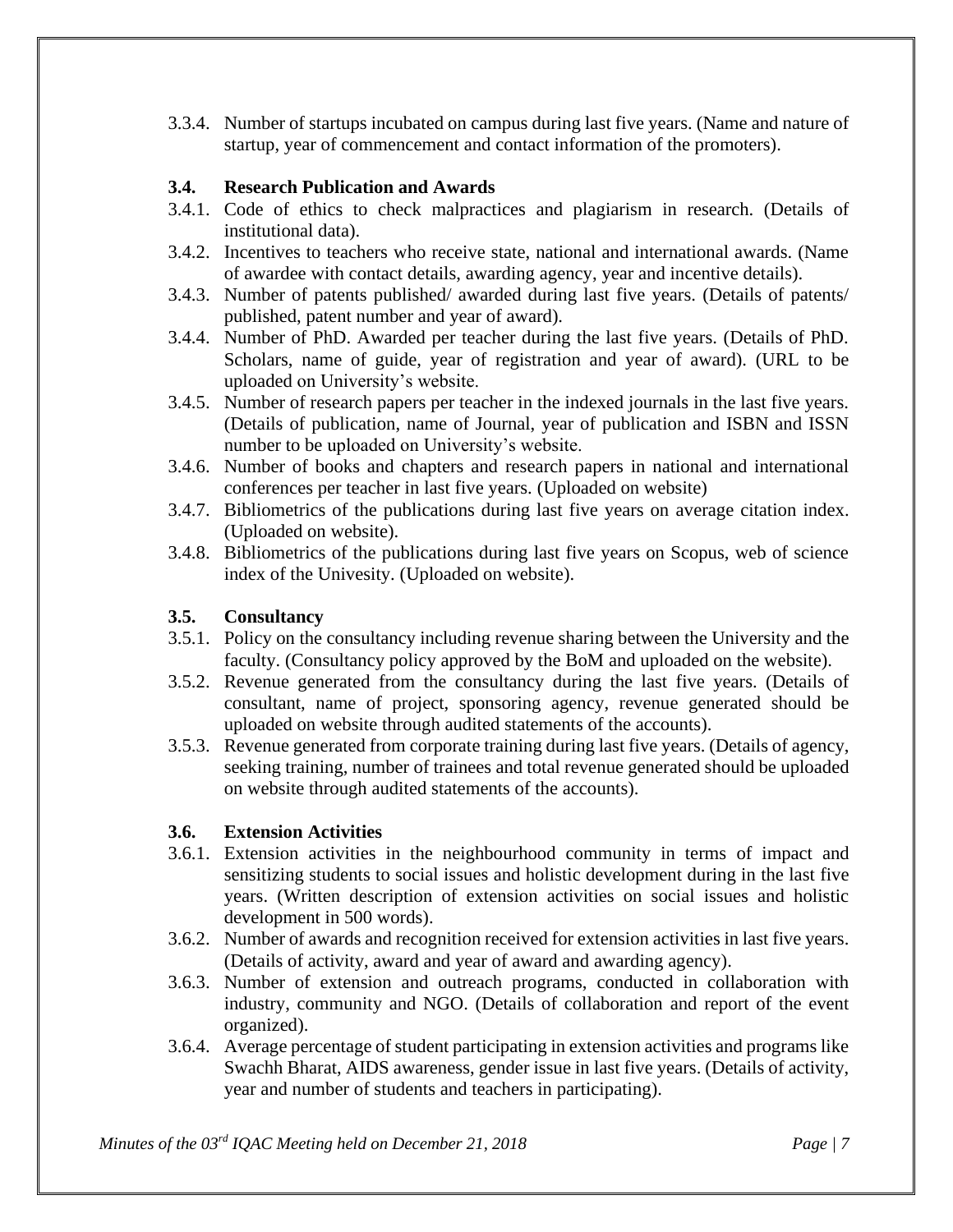### **3.7. Collaboration**

- 3.7.1. Number of collaborative activities for research, faculty exchange, student exchange per year during last five years. (Details of collaborative activity, duration and nature of activity year-wise with source of financial support).
- 3.7.2. Number of linkages with institutions/ industries for internship, on the job training, project work, sharing of research facilities during last five years. (Details of linkages, partnering agency, year and duration of linkage).
- 3.7.3. Number of functional MoU with universities, industries and corporate houses in last five years. (Details of organizations with whom MoU signed, year and duration, list of activities and with number of beneficiaries amongst students and teachers).

It is proposed that Dr. Sandeep Narula and Dr. Anoop Khanna may be entrusted with documentation of criteria 3 within a time period of  $15<sup>th</sup>$  January 2019. The members are free to associate other faculty and staff to facilitate the documentation.

## ▪ **Criteria 4: Infrastructure and Learning Resources**

### **4.1. Physical Facilities**

- 4.1.1. The institution has adequate facilities for teaching, learning like class rooms, laboratories, computing equipment etc. (Written description of facilities as specified by statutory bodies in 500 words).
- 4.1.2. The institution has adequate facilities for sports, games, indoor, outdoor, gymnasium, yoga centre etc. and cultural activities. (Written description of facilities as specified by statutory bodies in 500 words).
- 4.1.3. Percentage of class rooms and seminar halls with ICT enabled facilities such as smart class, LMS in current year. (Details of number of class rooms with LCD facilities, W<sub>i</sub> F<sub>i</sub>. LAN facilities and seminar hall with ICT facilities).
- 4.1.4. Average percentage of budget allocation excluding salary for infrastructure augmentation during last five years. (Details of budget allocation for infrastructure augmentation and total expenditure excluding salary, audited utilization statement and details of budget allocation have to be uploaded).

### **4.2. Library as a Learning Resource**

- 4.2.1. Library is automated using Integrated Library Management System (ILMS) during last five years. (Details of ILMS software, nature of automation fully or partially, version and year of automation).
- 4.2.2. Collection of rare books, manuscripts, special reports as knowledge resource for library enrichment in last five years. (Details of library in 500 words).
- 4.2.3. Details of e-journals, e-shodhsindhu, e-shodhganga, e-books and databases in last five years. (Details of memberships and subscriptions).
- 4.2.4. Average annual expenditure for purchase of books and journals in last five years. (Year-wise expenditure of purchase of books and journals).
- 4.2.5. Availability of remote access to e-resources to library. (Details of contact person and connectivity bandwidth).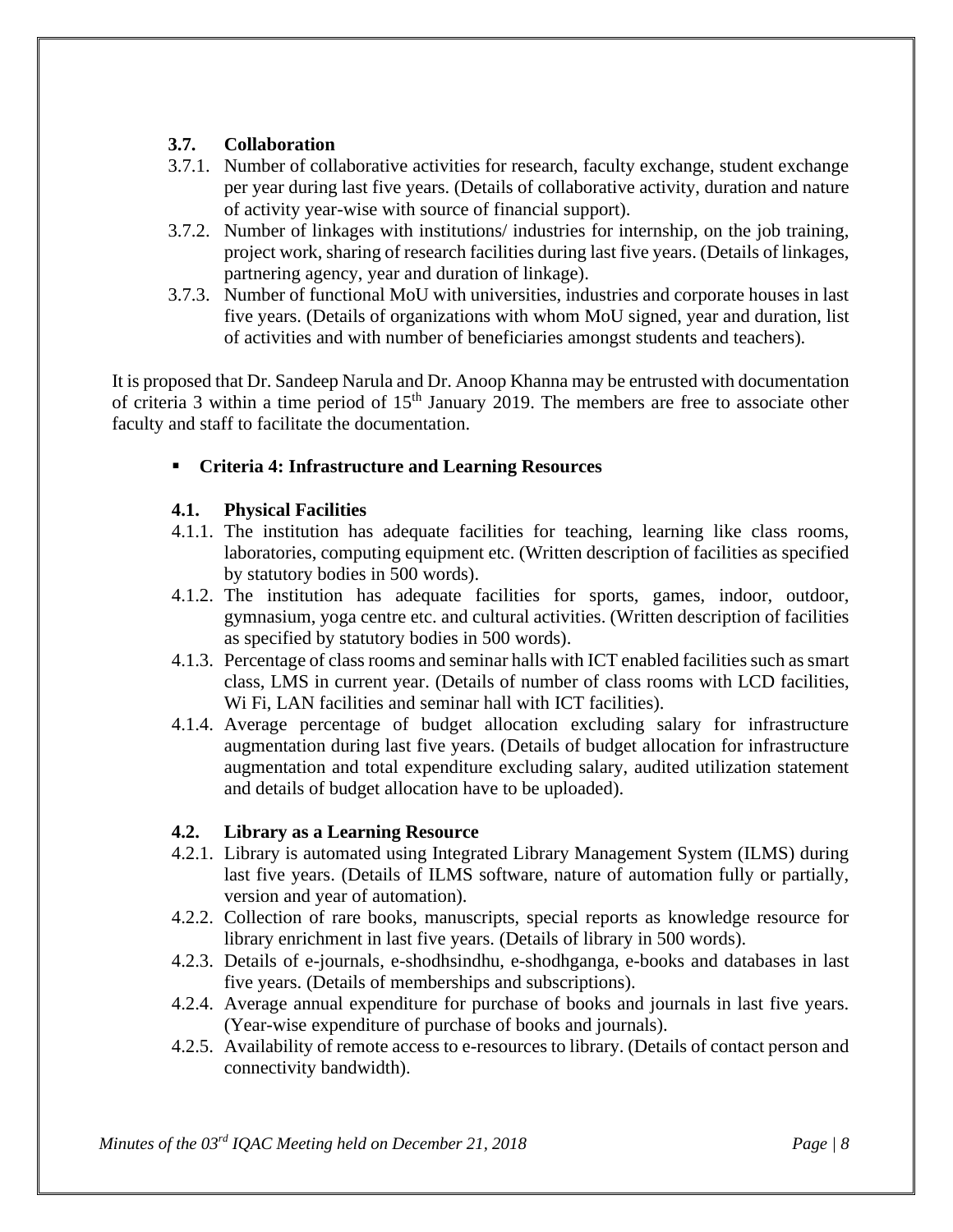- 4.2.6. Percentage of per day usages of library by teachers and students. (Current year data). (Details of methods of computing per days usages, physical users, accessing library and number of users through e-access). Last page of accession register details to be uploaded.
- 4.2.7. E-contents developed by the teachers for PG pathshala, Swyam and other MOOCS platform, NPTEL/NMEICT initiatives and institutional LMS. (Details of teacher, module, platform and date of launching e-content have to be documented).

#### **4.3. IT Infrastructure**

- 4.3.1. Institutional frequently updates its IT facilities including Wi Fi. (Written description of IT facilities including Wi Fi with date and nature of updating in 500 words).
- 4.3.2. Student computer ratio. (Current year data). (Total number of students and computers in working condition).
- 4.3.3. Available bandwidth of internet connection (Lease line).
- 4.3.4. Facilities for e-content development such as media centre, recording facility, Lecture Capturing Systems (LCS).

#### **4.4. Maintenance of Campus Infrastructure**

- 4.4.1. Average expenditure incurred on maintenance of physical facilities during last five years. (Audited statements of accounts and details of assigned budget on expenditure of maintenance of physical facilities.
- 4.4.2. Procedures for maintenance of physical facilities like class rooms, library, sports complex etc. (Written report of facilities in 1000 words along with year-wise expenditures).

It is proposed that Mr. Rahul Ghai and Mr. Neeraj Srivastava may be entrusted with documentation of criteria 4 within a time period of 15<sup>th</sup> January 2019. The members are free to associate other faculty and staff to facilitate the documentation.

#### ▪ **Criteria 5: Student Support and Progression**

#### **5.1. Student Support**

- 5.1.1. Average percentage of students benefited by scholarship and free ships by the Government in the last five years. (Details of scheme and students beneficiaries yearwise).
- 5.1.2. Average percentage of students by scholarship and free ships by the University in the last five years. (Details of scheme and students beneficiaries year-wise).
- 5.1.3. Number of capability enhancement and development schemes. (Details of guidance for competitive exams, career counselling, soft skill development, remedial coaching, language lab, bridge courses, yoga and meditation, personal counselling year-wise and number of students beneficiaries).
- 5.1.4. Average percentage of students benefited by career counselling and competitive exams. (Details of students qualifying competitions and placements).
- 5.1.5. Active International student cell to assist foreign students. (Written description of international student cell in 500 words).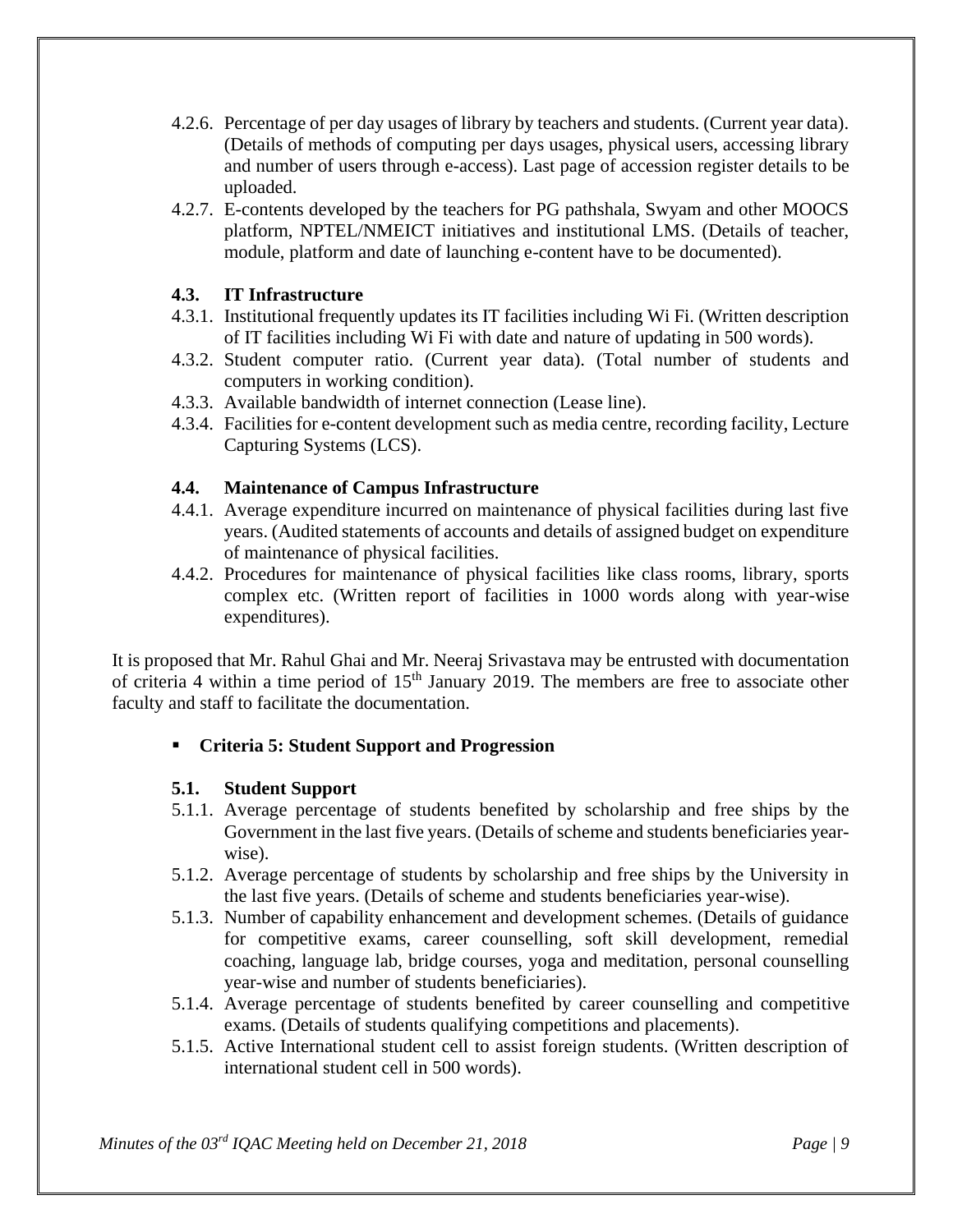5.1.6. Transparent mechanism for timely redressal of grievances including sexual harassment and ragging cases. (Minutes of internal complaint committee and antiragging committee have to be uploaded).

### **5.2. Student Progression**

- 5.2.1. Average percentage of outgoing students during last five years. (Details of employer with contact and number of students placed).
- 5.2.2. Percentage of students progression to higher education. (Previous graduating batch current year data). (Comparison of students opting for higher education with total number of students).
- 5.2.3. Average percentage of students qualifying for NET, SLET, GATE, GMAT, GRE, TOEFL and IAS and state level civil service in last five years.

## **5.3. Student Participation and Activities**

- 5.3.1. Number of awards for outstanding performance in sports, cultural activities at national and international level.
- 5.3.2. Presence of student council and representation in academic and administration bodies. (Written description of student council and representation in academic and administration in 500 words).
- 5.3.3. Average number of sports and cultural activities organized by the university in last five years.

#### **5.4. Alumni Engagement**

- 5.4.1. Contribution of alumni association/ chapters in the development of the University in financial and non-financial means during last five years. (Quantum of contribution and name of alumni/ association).
- 5.4.2. Number of alumni association/ chapters meeting during the last five years. (Date and details of meetings held).

It is proposed that Dr. Goutam Sadhu and Mr. Aakash Sharma may be entrusted with documentation of criteria 5 within a time period of 15<sup>th</sup> January 2019. The members are free to associate other faculty and staff to facilitate the documentation.

▪ **Criteria 6: Governance Leadership and Management** 

### **6.1. Institutional Vision and Leadership**

- 6.1.1. The governance of the institutions is reflective of an effective leadership in tune with vision and mission of the University. (Written description of vision and mission statement of the institutions, perspective plan and participation of teachers in decision making in 500 words).
- 6.1.2. The institution practices decentralization and participative management. (Case study showing decentralization and participative management in practice in the University in 500 words).

### **6.2. Strategy Development and Deployment**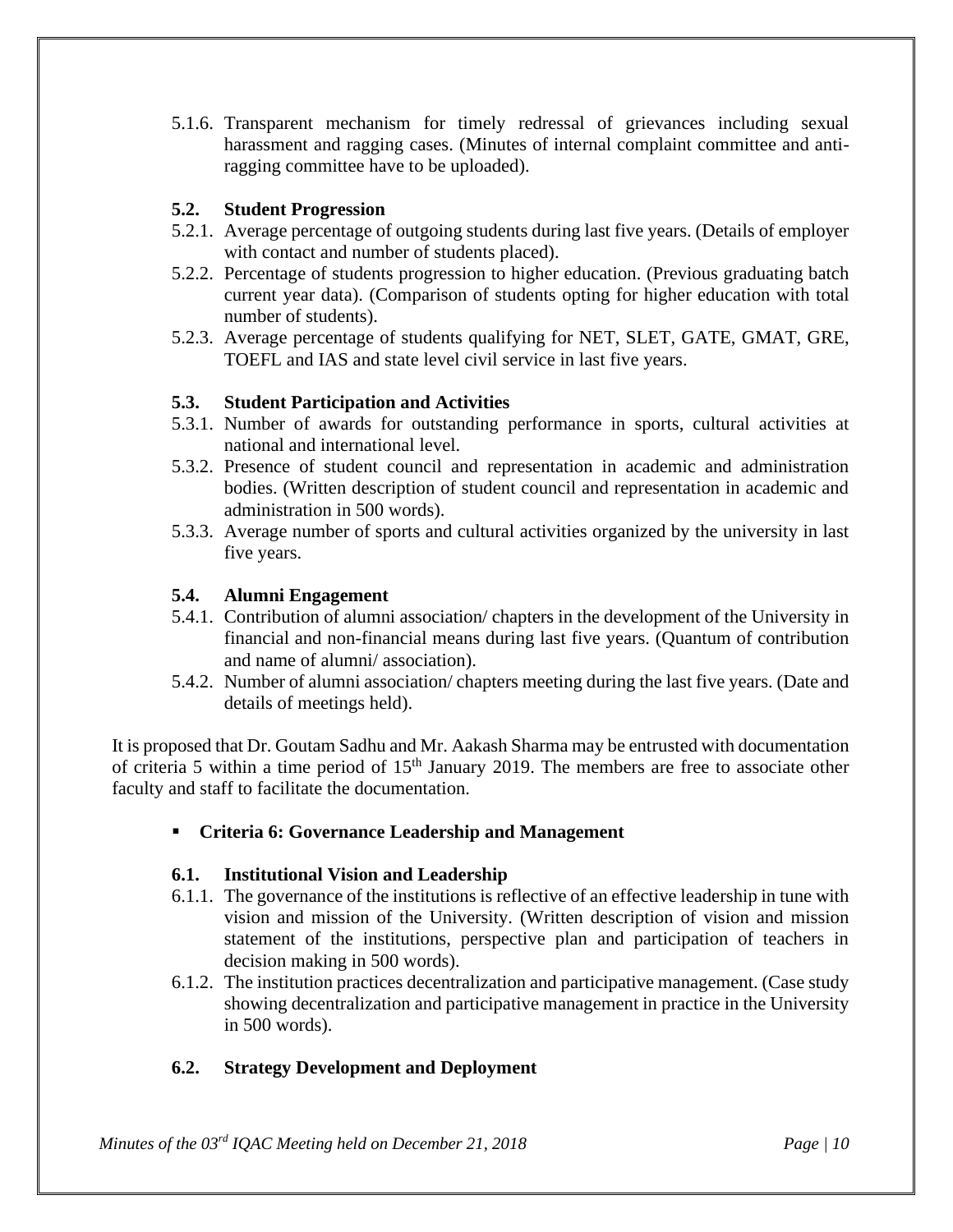- 6.2.1. Written description of one activity successfully implemented based on strategic plan. (500 words).
- 6.2.2. Organizational structure of the University including authorities and administrative set up, service rules, promotional policies and grievances handling. (Organogram of University in 500 words).
- 6.2.3. Implementation of e-governance in planning, development and administration, finance and accounts, admission and examination. (ERP documents, screen shots of user interfaces to be uploaded).

### **6.3. Faculty Empowerment Strategies**

- 6.3.1. Effective welfare measures for teaching and non-teaching staffs. (Written description in 500 words).
- 6.3.2. Average percentage of teachers provided with financial support for attending conference/ workshops and membership of professional bodies in last five years. (Details of financial support provided to individual teacher).
- 6.3.3. Average number of professional development/ administrative training given to teaching and non-teaching staff in last five years. (Details of professional development/ administrative training given to teaching and non-teaching staff yearwise).
- 6.3.4. Average percentage of teachers attending orientation program/ refresher course/ short-term course/ FDPs during last five years and their duration. (Details of such programs).
- 6.3.5. Institution has performance appraisal system for teaching and non-teaching staff. (Functional status of performance appraisal system).

#### **6.4. Financial Management and Resource Mobilization**

- 6.4.1. Institution conduct internal and external financial audit regularly. (Written description of mechanism for settling audit objection in the last five years in 500 words)
- 6.4.2. Funds/ Grants from non-government bodies individuals, philanthropes during the last five years. (Year-wise details total grants received). (Annual statements of accounts)
- 6.4.3. Institutional strategies for mobilization of funds and optimal utilization of resources. (Written description of Resource mobilization policy in 500 words).

#### **6.5. Internal Quality Assurance System**

- 6.5.1. Internal Quality Assurance Cell (IQAC) has contributed significantly for institutionalizing the quality assurance strategies. (Written description of two practices, institutionalized as a result of IQAC initiatives in 500 words).
- 6.5.2. The institutions review its teaching learning process, structures and methodologies of operations and learning outcomes through IQAC setup. (Written description of two examples of institutional reviews and implementation of teaching learning reforms facilitated by the IQAC in 500 words).
- 6.5.3. Average number of quality initiatives by IQAC for promoting quality culture during last five years. (Details of quality initiative, duration and number of participation).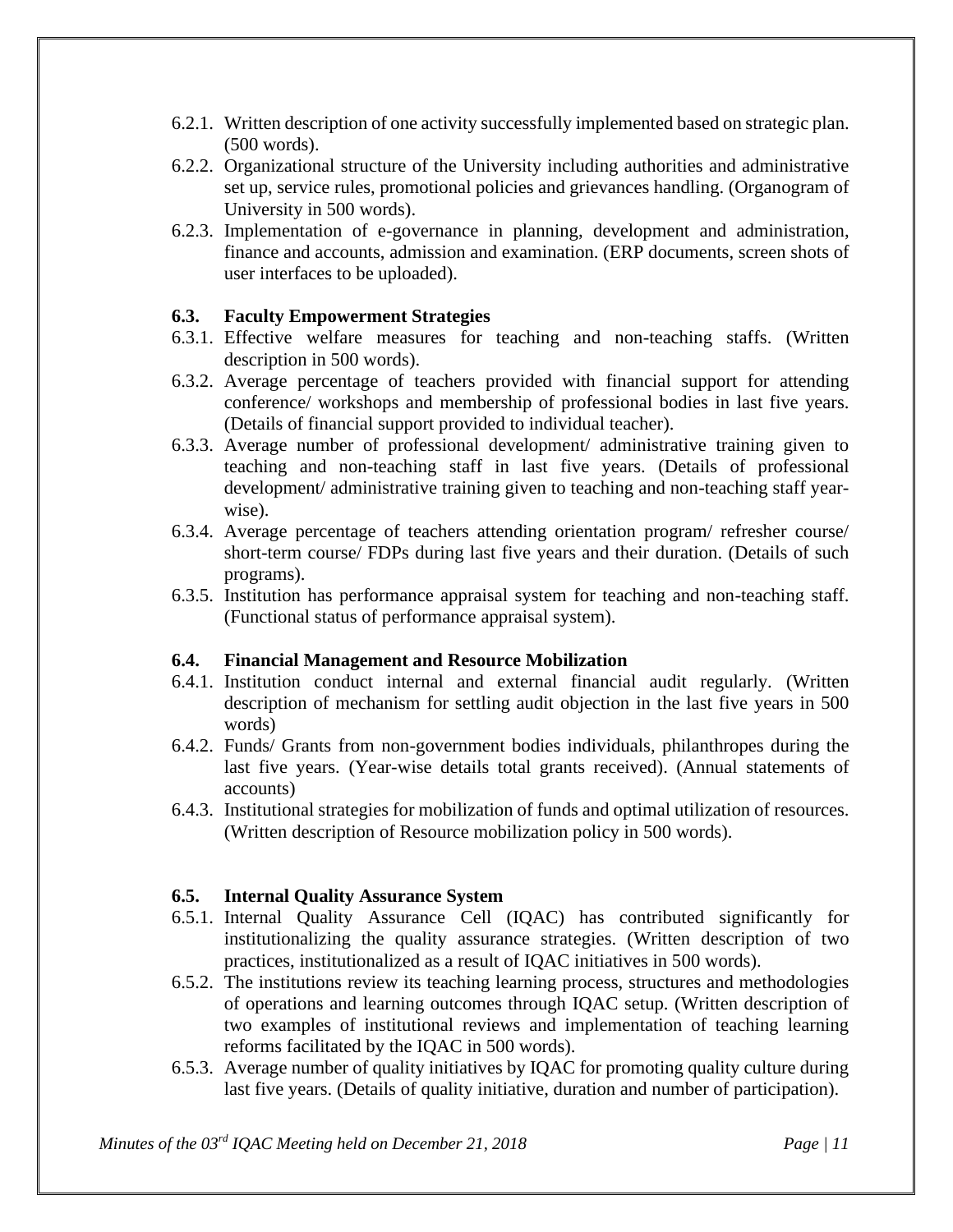- 6.5.4. Quality Assurance Initiatives of the institution include i) Regular meeting of IQAC, ii) Annual quality assurance report (AQAR) to NAAC, iii) academic administrative audit (AAA), iv) participation in NIRF, v) ISO certification, vi) NBA for last five years. (Details of quality initiatives).
- 6.5.5. Incremental improvement made during the preceding five years. (First cycle). (Written description of quality enhancement initiatives in academic and administrative domain during last five years).

It is proposed that Dr. P.R. Sodani and Dr. Tanjul Saxena may be entrusted with documentation of criteria 6 within a time period of  $15<sup>th</sup>$  January 2019. The members are free to associate other faculty and staff to facilitate the documentation.

#### ▪ **Criteria 7: Institutional Values and Best Practices**

#### **7.1. Institutional Values and Social Responsibilities**

- 7.1.1. Number of Gender Equity Promotion Program organized in last five years. (Written description of promotional programs, duration and number of participants).
- 7.1.2. Institution shows gender sensitivity in providing facilities like safety and security, counselling, common room. (Written description of gender equity initiatives in last five years in 500 words).

#### **7.2. Environment Consciousness and Sustainability**

- 7.2.1. Alternative Energy Initiatives. Percentage of annual power requirement met by renewable energy sources. (Current data). (Comparison of total power requirement and available alternative renewable energy).
- 7.2.2. Percentage of annual lighting power requirement through LED bulbs. (Current data). (Comparison of total power requirement and available lighting power through LED bulbs).
- 7.2.3. Waste Management Steps including solid waste management, liquid waste management and e-waste management. (Written description of waste management practices on campus in 500 words).
- 7.2.4. Rain water harvesting structure and utilization in campus. (Written description of rain water harvesting on campus in 500 words).
- 7.2.5. Green Practices Students, staff using bicycles, public transport and pedestrian roads, plastic free campus, paperless office, green landscaping. (Written description of green practices in 500 words).
- 7.2.6. Average percentage expenditure on green initiatives and waste management excluding salary component in last five years. (Green audit report and expenditure statement audited).
- 7.2.7. Differently abled friendliness resources available in campus. (provision of lift, ramp, washrooms, braille software, scribes for examination and special skill development for such students. (Written description of facility).
- 7.2.8. Number of specific initiative to address locational advantage and disadvantage during last five years. (Written description).
- 7.2.9. Number of initiatives to engage and contribute to local community during last five years. (Written description).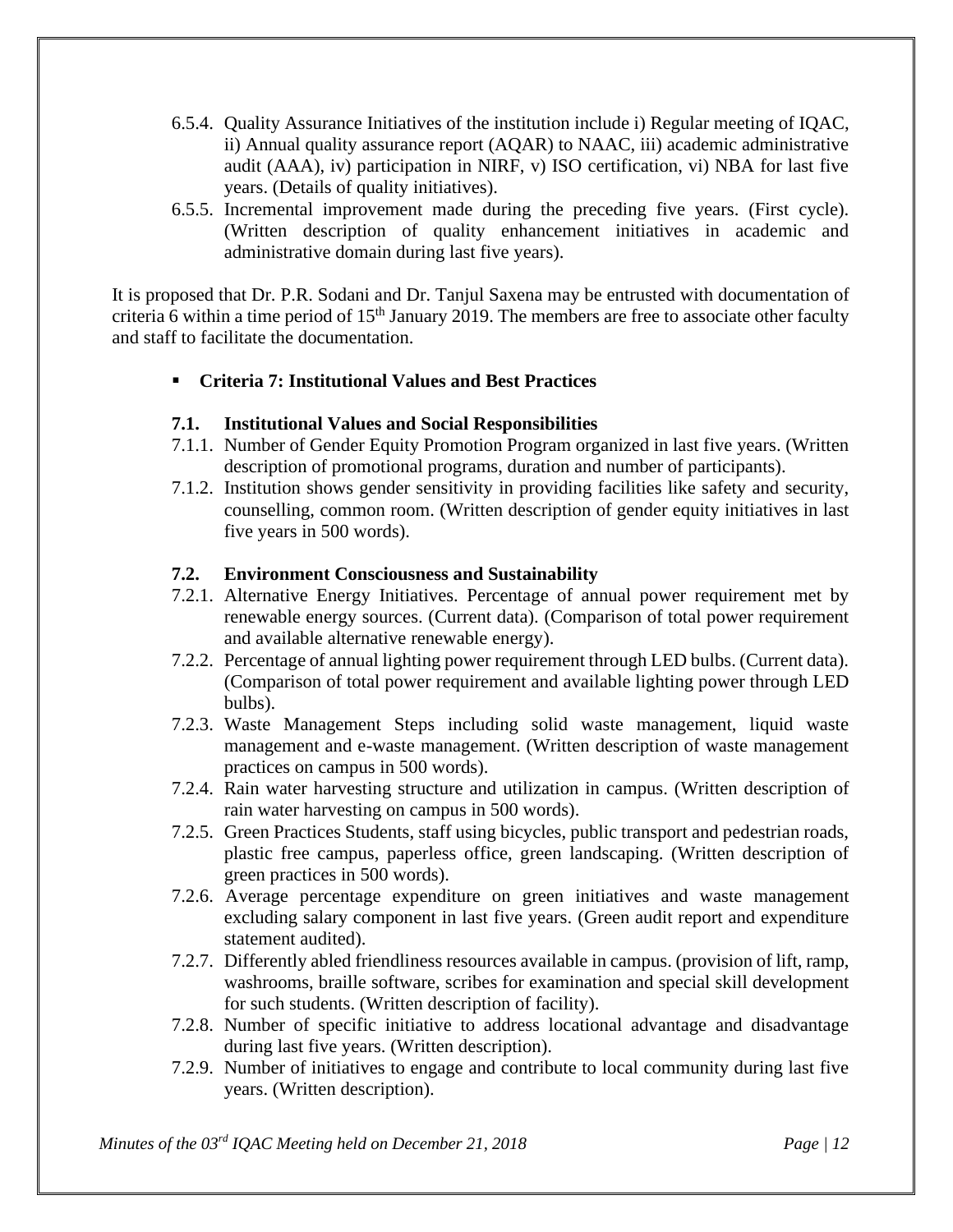#### **7.3. Human Values and Professional Ethics**

- 7.3.1. Code of conduct handbook exist for students, faculty and officers of the University. (Attached).
- 7.3.2. Display of core values in institution on website. (Provide URL).
- 7.3.3. The institutions plan to increase consciousness about fundamental duties, rights of citizens and other constitutional obligations.
- 7.3.4. Institution offers course on human values and professional ethics. (Link of course).
- 7.3.5. Institutional function as per professional code as suggested by statutory bodies. (Provide URL).
- 7.3.6. Activities for promotion of universal values truth, righteous conduct, love, nonviolence and peace, national values, human values, national integration, communal harmony and social cohesion in last five years. (Written description).
- 7.3.7. Institution organizes national festivals and anniversaries of great Indian personalities. (Written description in 500 words).
- 7.3.8. Institution maintains, complete transparency in financial academic, administrative functions. (Written description in 500 words).

#### **7.4. Best Practices**

7.4.1. Describe at least two best practices as per NAAC format. (Written description in 1000 words).

#### **7.5. Institutional Distinctiveness**

7.5.1. Describe performance of the institution in one area distinctive to its vision priority and thrust. (written description in 500 words).

It is proposed that Dr. P.R. Sodani and Dr. Gautam Mukherjee may be entrusted with documentation of criteria 7 within a time period of  $31<sup>st</sup>$  January 2019. We have to prepare and executive summary comprising of introductory note, criteria-wise summary, brief note on SWOC any additional information and overall conclusive explanation about the institution functioning. The executive summary shall not be more than 5000 words. The Chairperson and President may be consulted while developing this criteria.

As is evident from the above description there is massive documentation involved in preparing the self study report. We require collective contribution and cooperation to successfully develop same. It is also proposed that we meet every fortnight to discuss and evaluate the progress of the report. The meeting ended with thanks to the chair.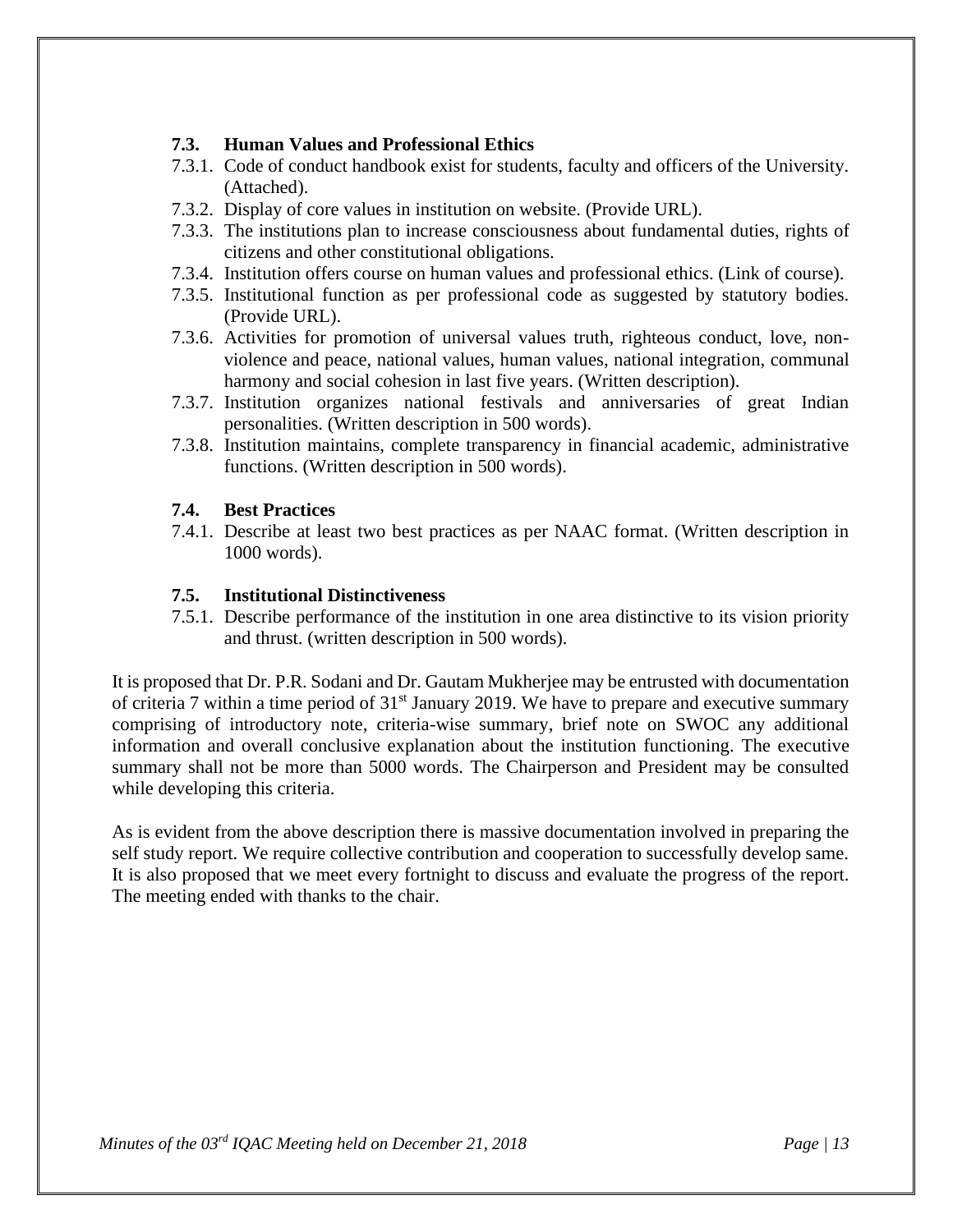**Action Taken Report of the 03rd Meeting of the Internal Quality Assurance Cell (IQAC)**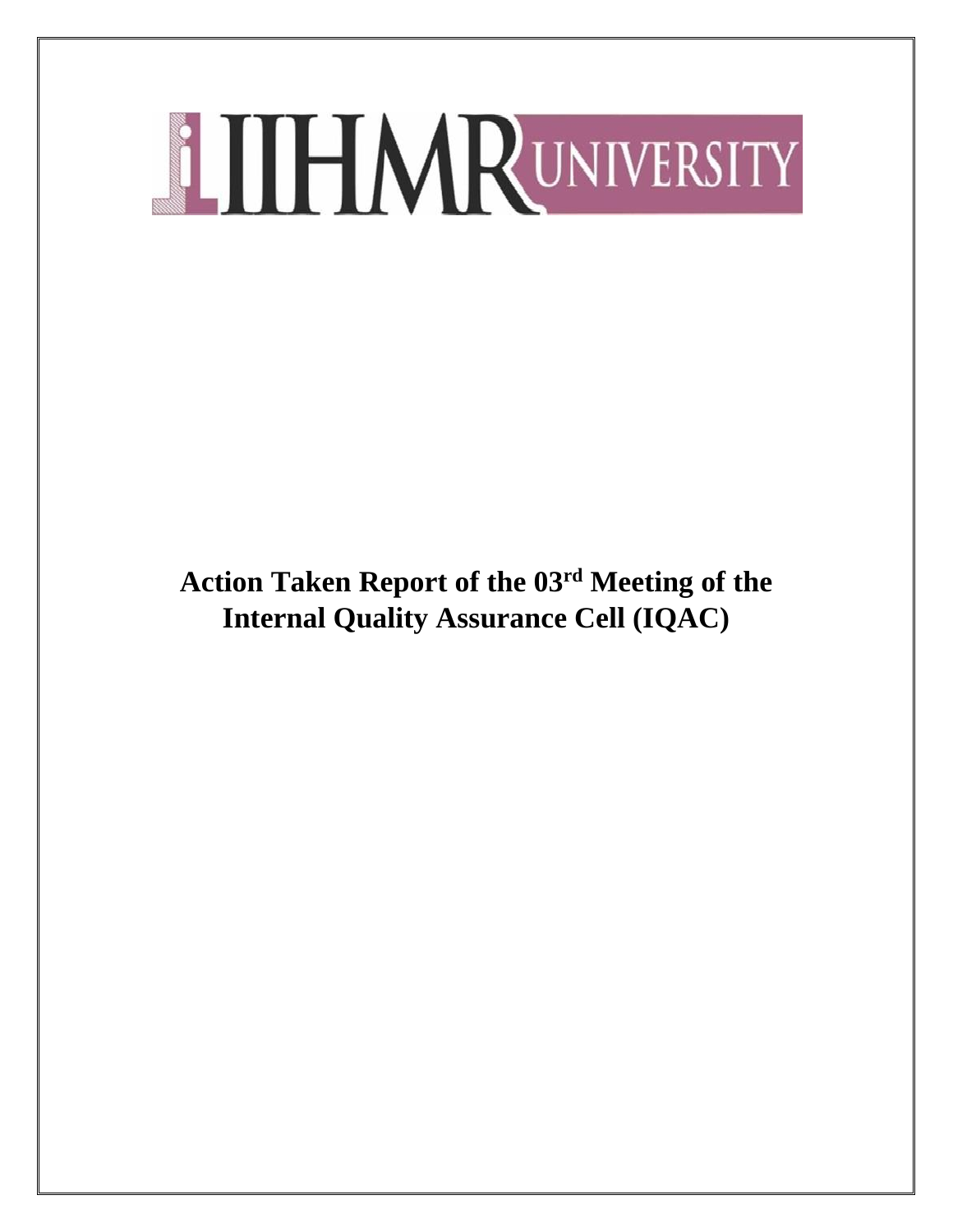# **Action Taken Report of the 03rd Meeting of the Internal Quality Assurance Cell (IQAC) held on December 21, 2018**

| S.             | <b>Particulars</b>                           | Person responsible                                     | <b>Timeline</b>   |
|----------------|----------------------------------------------|--------------------------------------------------------|-------------------|
| No.            |                                              |                                                        |                   |
| $\mathbf{1}$   | Inform to NAAC about<br>autonomous Status of | Registrar                                              | December 27, 2018 |
|                | <b>IIHMR</b> Delhi and <b>IIHMR</b>          |                                                        |                   |
|                | Bangalore                                    |                                                        |                   |
| $\overline{2}$ | Inform to NAAC about                         | Registrar                                              | December 27, 2018 |
|                | Certificate Program on                       |                                                        |                   |
|                | Livelihood is training                       |                                                        |                   |
|                | program not an academic                      |                                                        |                   |
|                | program offered by the                       |                                                        |                   |
|                | University                                   |                                                        |                   |
| 3              | Delegation of work done                      | Criteria 1: Dr. Ashok Kaushik and Dr. Tanjul Saxena    | January 31, 2019. |
|                | for submission of Self                       | Criteria 2: Dr. Ashok Kaushik and Mr. Hem Bhargava     |                   |
|                | Study Report for NAAC.                       | Criteria 3: Dr. Sandip Narula and Dr. Anoop Khanna     |                   |
|                |                                              | Criteria 4: Prof. Rahul Ghai and Mr. Neeraj Srivastava |                   |
|                |                                              | Criteria 5: Dr. Goutam sadhu and Mr. Akash Sharma      |                   |
|                |                                              | Criteria 6: Dr. P. R. Sodani and Dr. Tanjul Saxena     |                   |
|                |                                              | Criteria 7: Dr. P.R. Sodani and Dr. Gautam Mukherjee   |                   |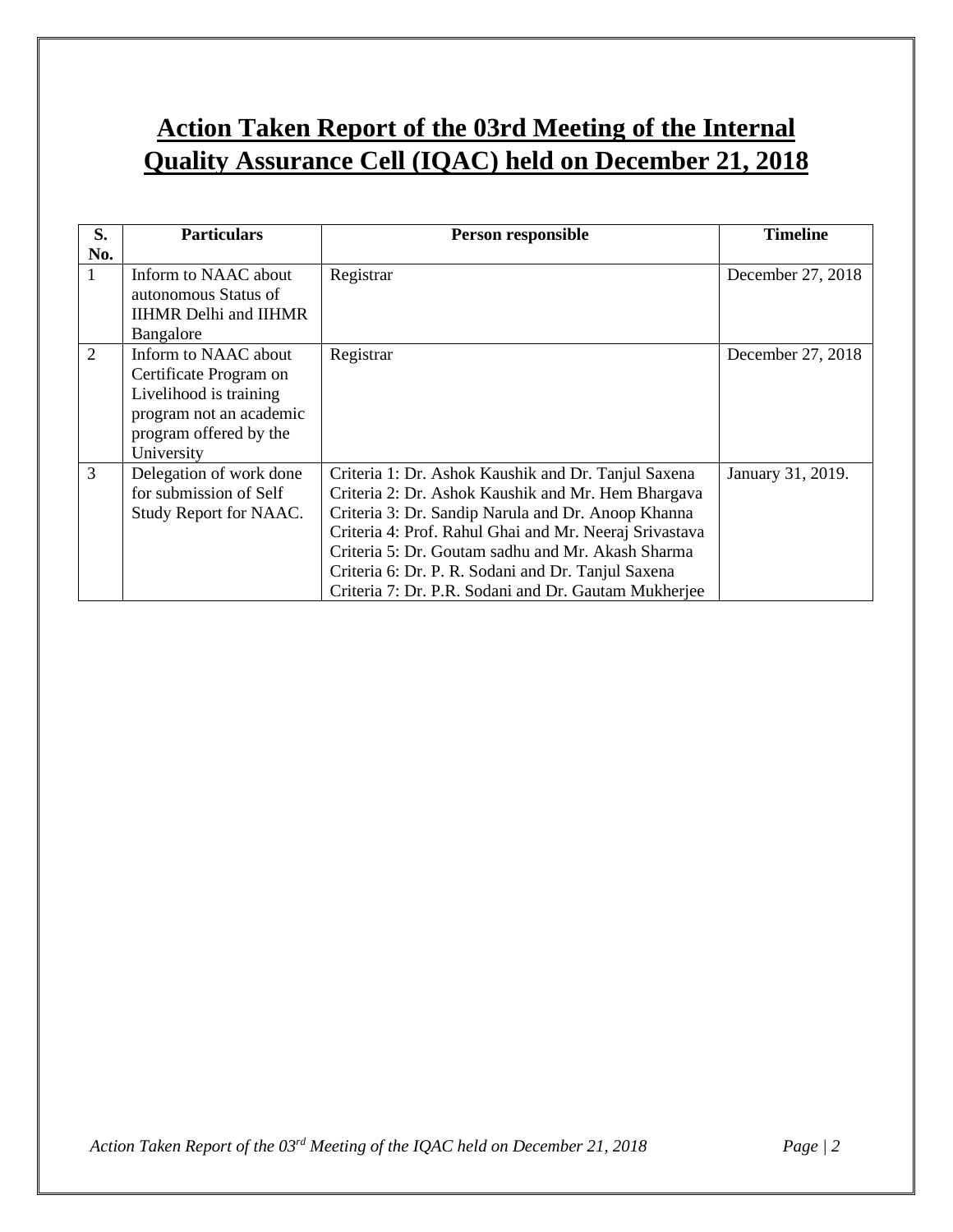**Minutes of the 04 th Meeting of the Internal Quality Assurance Cell (IQAC)**

> **Date: January 11, 2019 Venue: Board Room**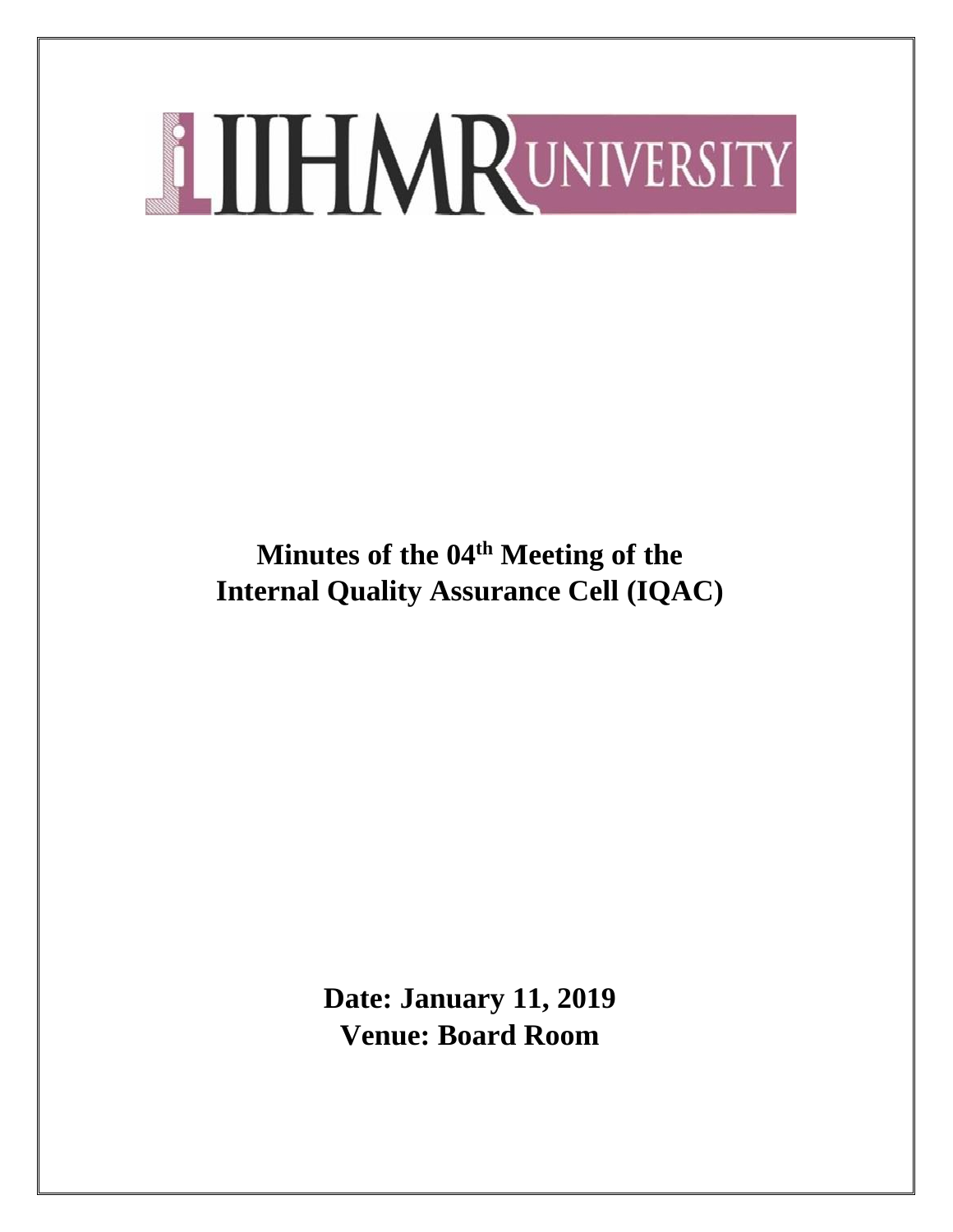# **Minutes of the fourth meeting of the IQAC held on January 11, 2019**

The fourth meeting of the Internal Quality Assurance Cell (IQAC) held in the Board room of the IIHMRU on 11th January 2019 under the Chairmanship of Prof. Pankaj Gupta. The following members were present:-

- 1. Dr. Ashok Kaushik
- 2. Dr. Pramod Kumar
- 3. Dr. Anoop Khanna
- 4. Dr. Jagjeet Singh
- 5. Dr. Sandeep Narula
- 6. Dr. Tanjul Saxena
- 7. Mr. Rahul Ghai
- 8. Mr. Neeraj Srivastava
- 9. Mr. Hem Bhargava
- 10. Mr. Rohit Jain
- 11. Dr. Gautam Mukherjee

At the onset the Registrar informed that NAAC has accepted our Institutional Information for Quality Assessment (IIQA) on Jan 08, 2019 and now we have to submit the Self Study Report (SSR) online within the next 45 days. As the SSR involves massive documentation cooperation of all faculty is required and it will be better if responsibilities are clearly identified amongst faculty members.

- 1. There are seven criterion of Self Study Report and it was decided that one faculty member would be in-charge of each category and will be assisted by officials and other faculty. Though the SSR is online we have to develop files and documents for support because if the SSR is approved and we get a peer visit, there will be no time to develop the supporting documents. After detailed discussion with the committee the President finalized the responsibilities of respective faculty and officers as per requirement.
- 2. The first criteria is the curriculum design and develop which has four sub parts of curriculum design, academic flexibility, curriculum enrichment and feedback system. Dr. Ashok Kaushik was made overall in-charge for this criteria and Dr. Tanjul was decided to assist him. It was also decided that the feedback system would be developed by Dr. Anoop Khanna, Dr. J.P. Singh and Dr. Nutan Jain.
- 3. The second criteria is the teaching, learning and evaluation which was entrusted to Dr. Pramod Kumar this section has seven sub parts. Mr. Hem Bhargava would make available data regarding, student enrollment, student diversity and teaching learning process. Mr. Neeraj Srivastava would make available data regarding, teacher profile and quality. The evaluation process and reforms will be dealt by Dr. Seema Mehta and Dr. Alok Mathur. The student performance and learning outcomes will be handled by Dr. Kaushik and all School Deans. This section also involves students satisfaction survey Mr. Hem Bhargava and Mr. Rohit Jain will share database of all currently students including their personal details like name, class, gender, student ID, Aadhar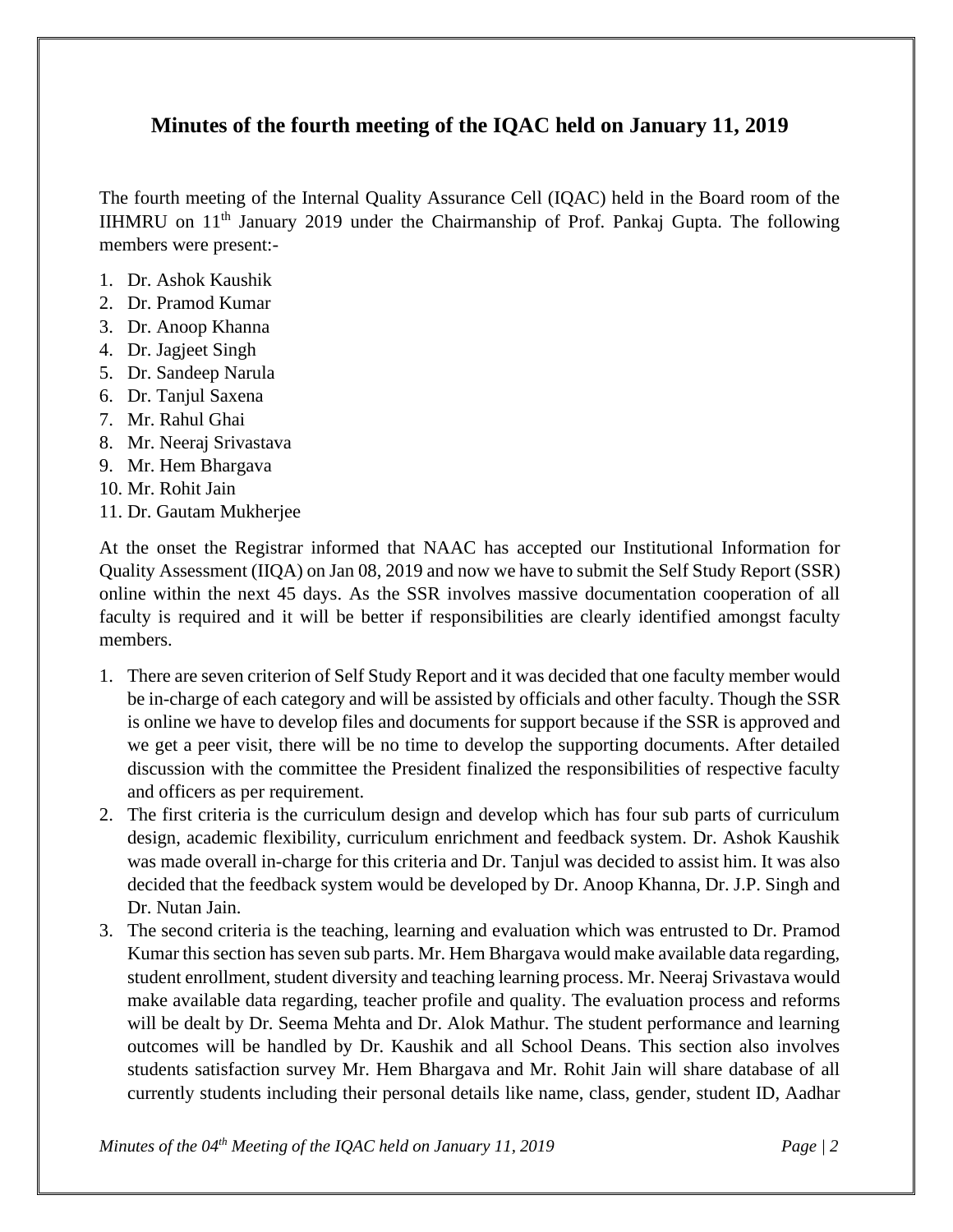ID, Email ID, Mobile no. etc. to NAAC and NAAC would conduct the survey directly with the students.

- 4. The third criteria of research innovation and extension will be developed under supervision of Dr. Anoop Khanna. The first sub part of promotion of research and facilities will be documented by Dr. Sazzad Parvez. The second sub part research mobilization will be handled by Dr. Anoop Khanna himself. The third sub part of innovation echo system will be developed by Dr. J.P. Singh and Dr. Tanjul Saxena. The fourth sub part of research publication and awards will be again done by Dr. Sazzad Parvez. The fifth sub part consultancy will be done by Dr. P.R. Sodani. The sixth sub part extension activities will be done by Dr. Nutan Jain. The last part collaboration will be developed by Dr. Sandeep Narula and Dr. Ruchi Garg.
- 5. The fourth criteria of infrastructure and learning resources will be under the supervision of Mr. Rahul Ghai wherein physical facilities dealt by Mr. Neeraj Srivastava, Library by Ms. Shraddha Kalla, IT infrastructure by Mr. Rohit Jain and maintenance of campus infrastructure by Mr. Jitendra Singh.
- 6. The fifth criteria of student support and progression will be handled by Dr. Goutam Sadhu The sub part of student support and student progression will be done by Mr. Hem Bhargava and Mr. Akash Sharma. The next part student participation will be developed by Dr. Ashok Peepliwal and Alumni engagement by Ms. Veena Nair Sarkar.
- 7. The sixth criteria of governance leadership and management will be under the supervision of Dr. Sodani and he would be assisted by Dr. Tanjul Saxena. Mr. Prasoon Jain will provide data for financial management and resource mobilization part.
- 8. The seventh criteria of institutional values and best practices will also be supervised by Dr. Sodani and Dr. Gautam Mukherjee would assist him in the various sub parts.

Apart from the online submission and executive summary, introductory note, criteria wise summary, SWOC analysis, any additional information and overall conclusive explication will have to be submitted. The quantitative metrics (QnM) will be subjected to validation exercise with the help of data validation and verification (DVV) process by NAAC. The responses of the qualitative metrics (QlM) will be reviewed by the peer team on sight only after the institution clears pre-qualifier stage. NAAC will generate a deviation report. If deviation is less than 10%, we qualify for peer visit. We have to score 30% in quantitative metrics for qualification.

The supporting documents for quantitative metrics will have to be uploaded on our website. The CGPA will comprise of system generated score of quantitative metrics, critical appraisal of peer team on sight visit and scores obtained in student survey and will be assessed on five-point scale. The Registrar informed that the total fees is Rs. 3 lac 75 thousand plus GST 18%, 50% of which will be paid along with SSR and balance 50% before the peer visit. We could appeal against lower grade or try for reassessment in subsequent cycles.

The President directed that the total documentation process may be completed by 31<sup>st</sup> Jan 2019 and final submission to be ensure before  $10<sup>th</sup>$  Feb 2019.It was decided that every Friday the progress would be reviewed in the meeting headed by Dr. Sodani and President may also join time to time.

The meeting ended with thanks to the chair.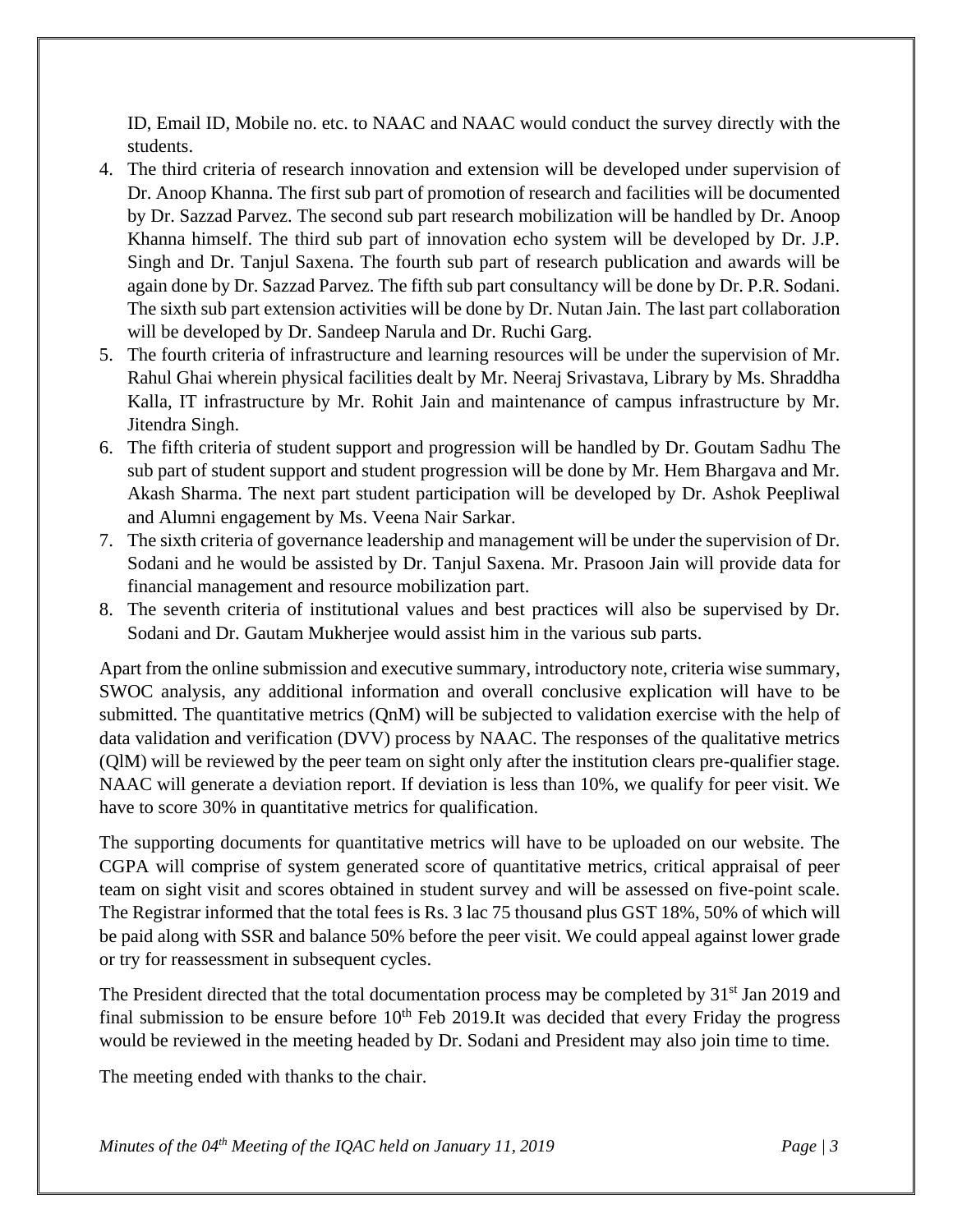**Action Taken Report of the 04th Meeting of the Internal Quality Assurance Cell (IQAC)**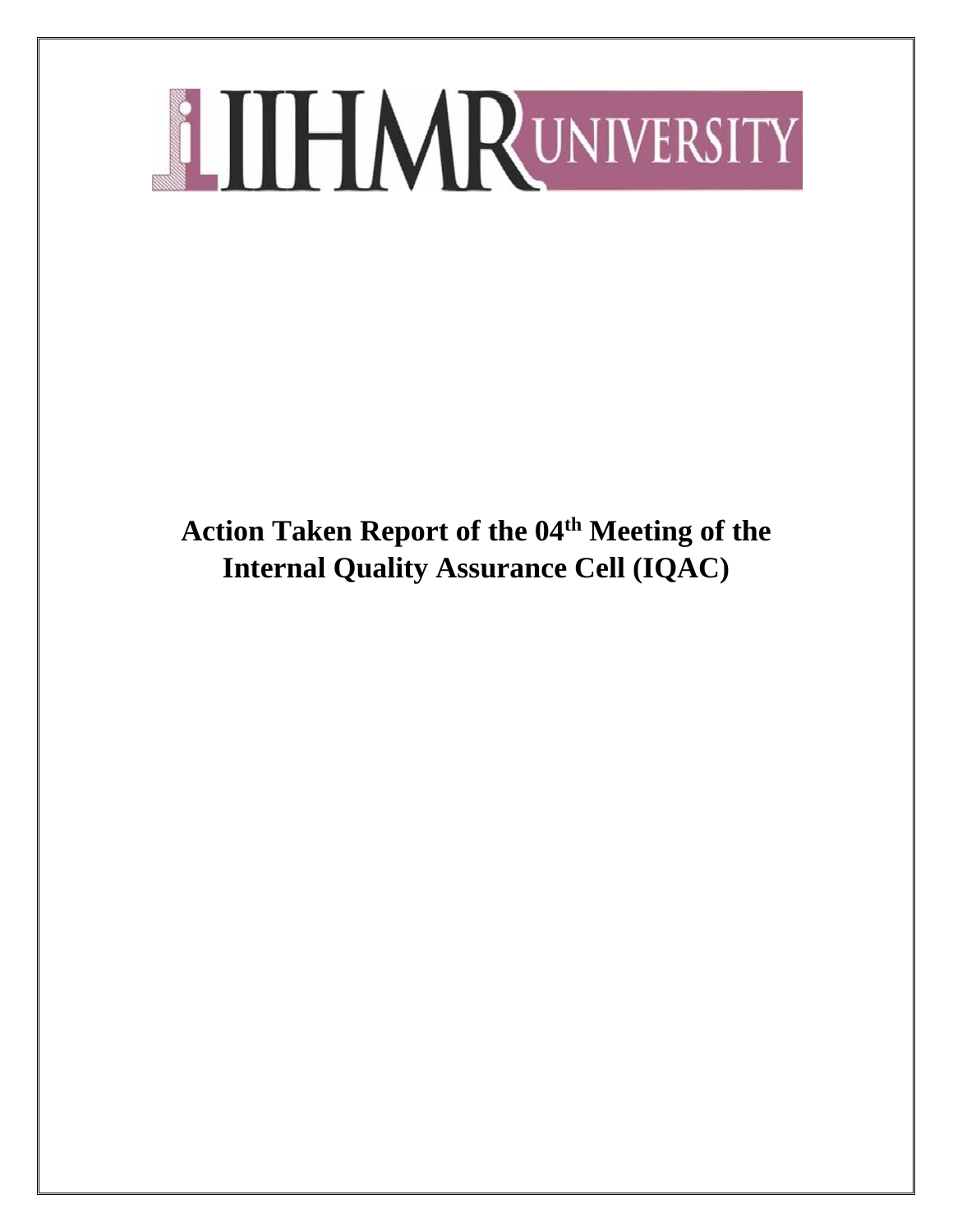# **Action Taken Report of the 04th Meeting of the Internal Quality Assurance Cell (IQAC) held on January 11, 2019**

| S. No. | <b>Particulars</b>      | Person responsible        | <b>Timeline</b>               |
|--------|-------------------------|---------------------------|-------------------------------|
| 1      | Criteria wise Committee | Criteria 1:               | Deadline was set to complete  |
|        | formation by President  | Dr. Ashok Kaushik         | the documentation by January  |
|        |                         | Dr. J.P. Singh            | 31, 2019 and final submission |
|        |                         | Dr. Nutan P. Jain         | by February 10, 2019. The     |
|        |                         | Criteria 2:               | deadline was completed.       |
|        |                         | Dr. Pramod Kumar          |                               |
|        |                         | Mr. Hem Bhargava          |                               |
|        |                         | Mr. Neeraj Srivastava     |                               |
|        |                         | Dr. Seema Mehta           |                               |
|        |                         | Dr. Alok Mathur           |                               |
|        |                         | Dr. Kaushik               |                               |
|        |                         | Dr. Piyush Kant Pandey    |                               |
|        |                         | Dr. Anuradha S. Palachani |                               |
|        |                         | Dr. Ruchi Sogarwal        |                               |
|        |                         | Mr. Rohit Jain            |                               |
|        |                         |                           |                               |
|        |                         | Criteria 3:               |                               |
|        |                         | Dr. Anoop Khanna          |                               |
|        |                         | Dr. P.R. Sodani           |                               |
|        |                         | Dr. Sazzad Parvez         |                               |
|        |                         | Dr. J. P. Singh           |                               |
|        |                         | Dr. Tanjul Saxena         |                               |
|        |                         | Dr. Nutan Jain            |                               |
|        |                         | Criteria 4:               |                               |
|        |                         | Prof. Rahul Ghai          |                               |
|        |                         | Mr. Neeraj Jain           |                               |
|        |                         | Ms. Shraddha Kalla        |                               |
|        |                         | Mr. Rohit Jain            |                               |
|        |                         | Criteria 5:               |                               |
|        |                         | Dr. Goutam Sadhu          |                               |
|        |                         |                           |                               |
|        |                         | Mr. Hem Bhargava          |                               |
|        |                         | Mr. Akash Sharma          |                               |
|        |                         | Criteria 6:               |                               |
|        |                         | Dr. P.R. Sodani           |                               |
|        |                         | Dr. Tanjul Saxena         |                               |
|        |                         | Mr. Prasoon Jain          |                               |
|        |                         | Criteria 7:               |                               |
|        |                         | Dr. P.R. Sodani           |                               |
|        |                         | Dr. Gautam Mukherjee      |                               |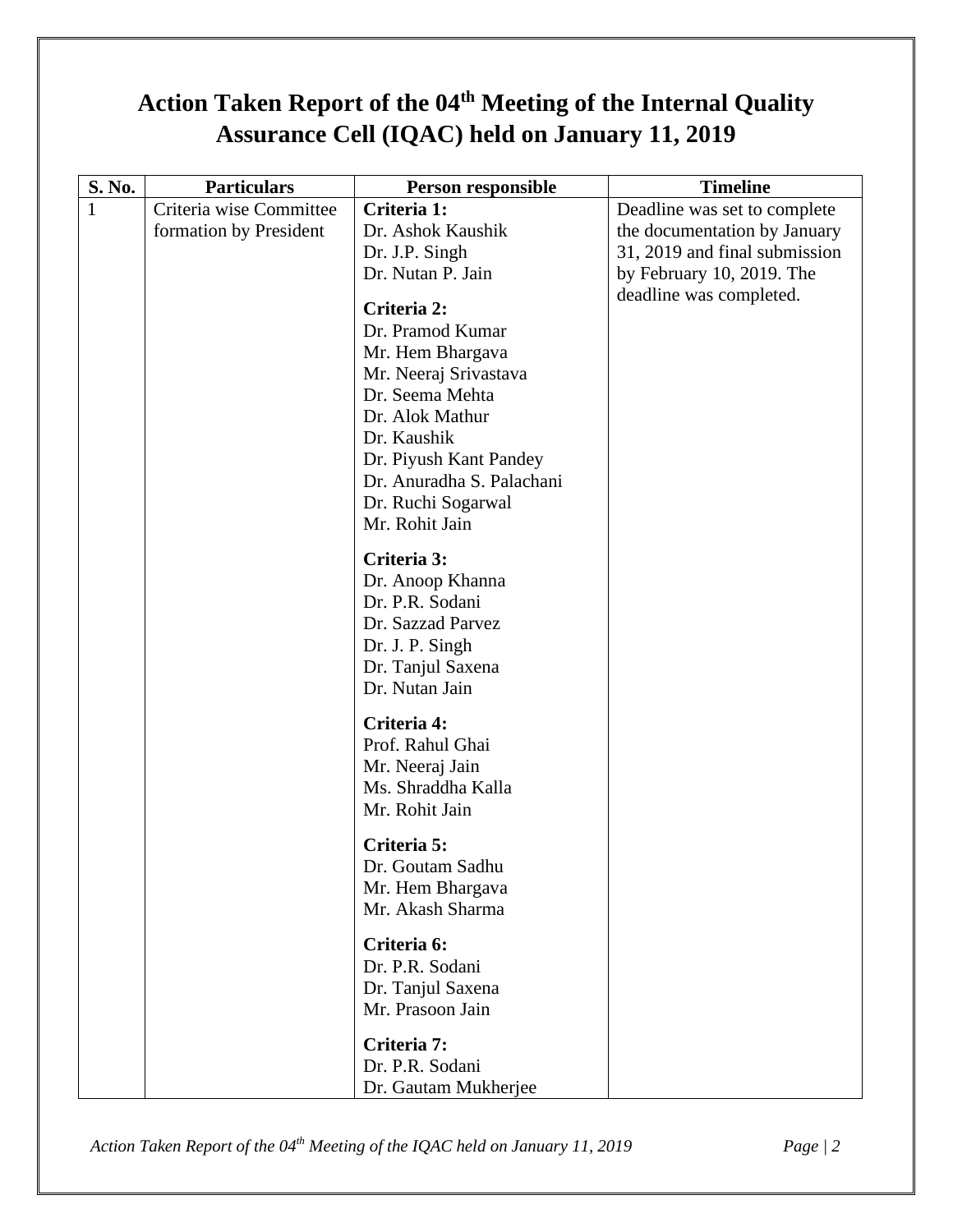**Minutes of the 5 th Meeting of the Internal Quality Assurance Cell (IQAC)**

> **Date: January 23, 2019 Venue: Board Room**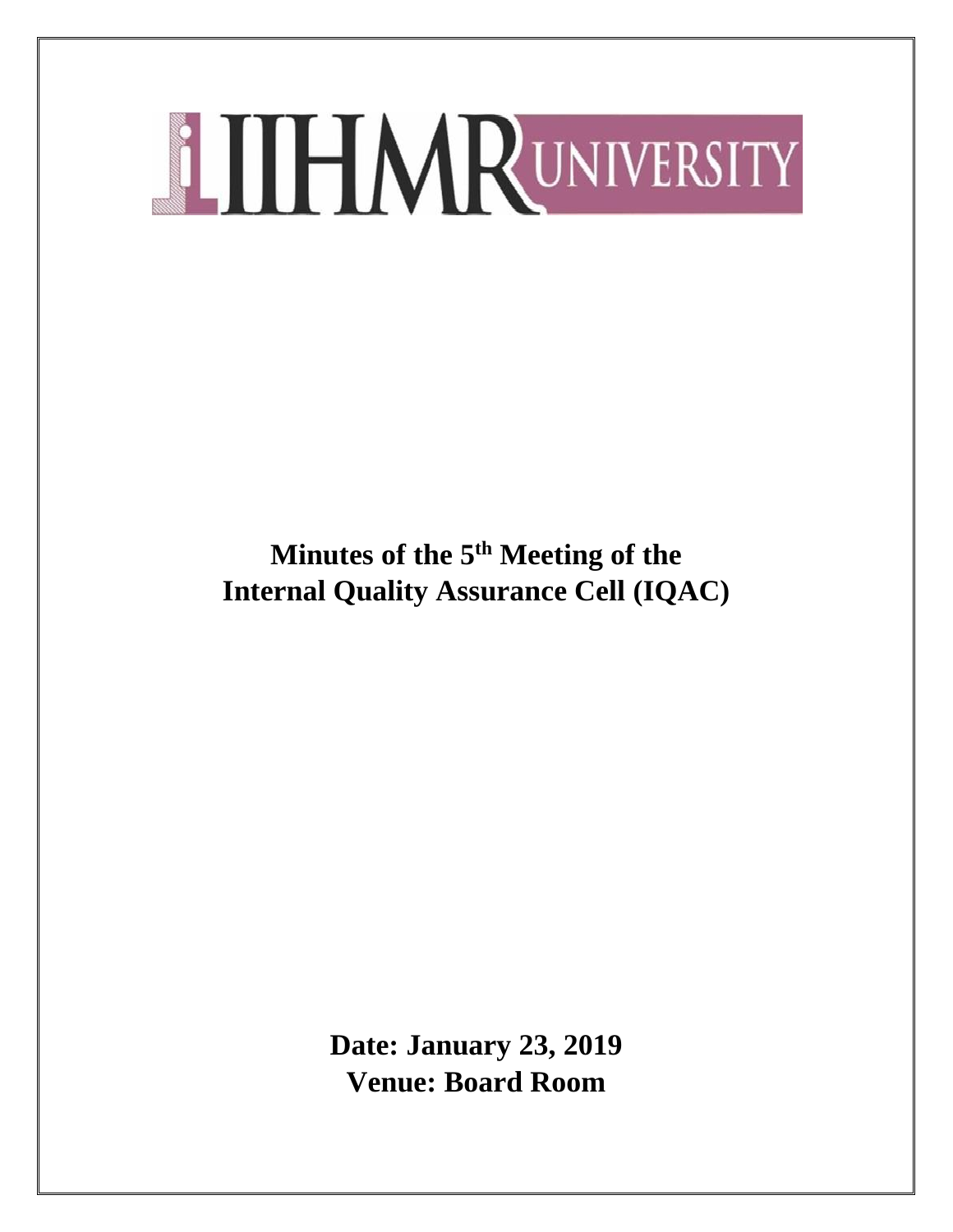# **Minutes of the Fifth Meeting of IQAC held on 23rd January 2019**

The fifth meeting of Internal Quality Assurance Cell (IQAC) was held in the Board Room of IIHMR U on  $23<sup>rd</sup>$  January 2019 under the Chairmanship of Professor P R Sodani the following members were present.

- 1. Dr. Ashok Kaushik
- 2. Dr. J P Singh
- 3. Dr. Tanjul Saxena
- 4. Dr. Saurabh Kumar
- 5. Dr. Sandeep Narula
- 6. Dr. Alok Mathur
- 7. Dr. Ruchi Garg
- 8. Dr, Sazzad Parwez
- 9. Dr. Seema Mehta
- 10. Mr. Rahul Ghai
- 11. Dr. Ashok Peepliwal
- 12. Mr. Neeraj Srivastava
- 13. Mr. Rohit Jain
- 14. Mrs. Shraddha Kalla
- 15. Dr. Gautam Mukherjee

Dr. Pramod Kumar., Dr. Anoop Khanna and Mr. Hem Bhargava were not present in the meeting and were given leave of absence. The Chairman opined that criteria wise work distribution has been done in the last meeting and we should discuss point wise difficulties in documentation

- 1. Curriculum Design and Development Dr. Kaushik and Dr. Tanjul Saxena said that they have no problem of documentation. Dr. Kaushik asked about programme code and it was decided that clarification would be sought from helpline of NAAC. Mr. Neeraj Srivastava inquired that what should be criterion for compiling of documents academic year or Financial year as NAAC requires corroboratory evidence and finance can give data only as per financial year. It was decided that we would get clarification. Dr. J P Singh assured that he would develop the feedback system along with URL for different stakeholders.
- 2. Teaching Learning and Evaluation Both Dr. Pramod and Mr. Hem Bhargava were not available and Dr. Ruchi Garg who was representing this criterion said that she would discuss with Dr. Pramod and give proper update. In 2.5 evaluation process and reforms Dr. Alok Mathur inquired that it has been asked that average number of days from the date of year and examination till the declaration of result have to be compiled for 5 years but the examination section is not able to give this data as we follow a trimester system it was decided that this data may be created. The point regarding student performance and learning outcomes have to be developed by three school deans with guidance from Dr.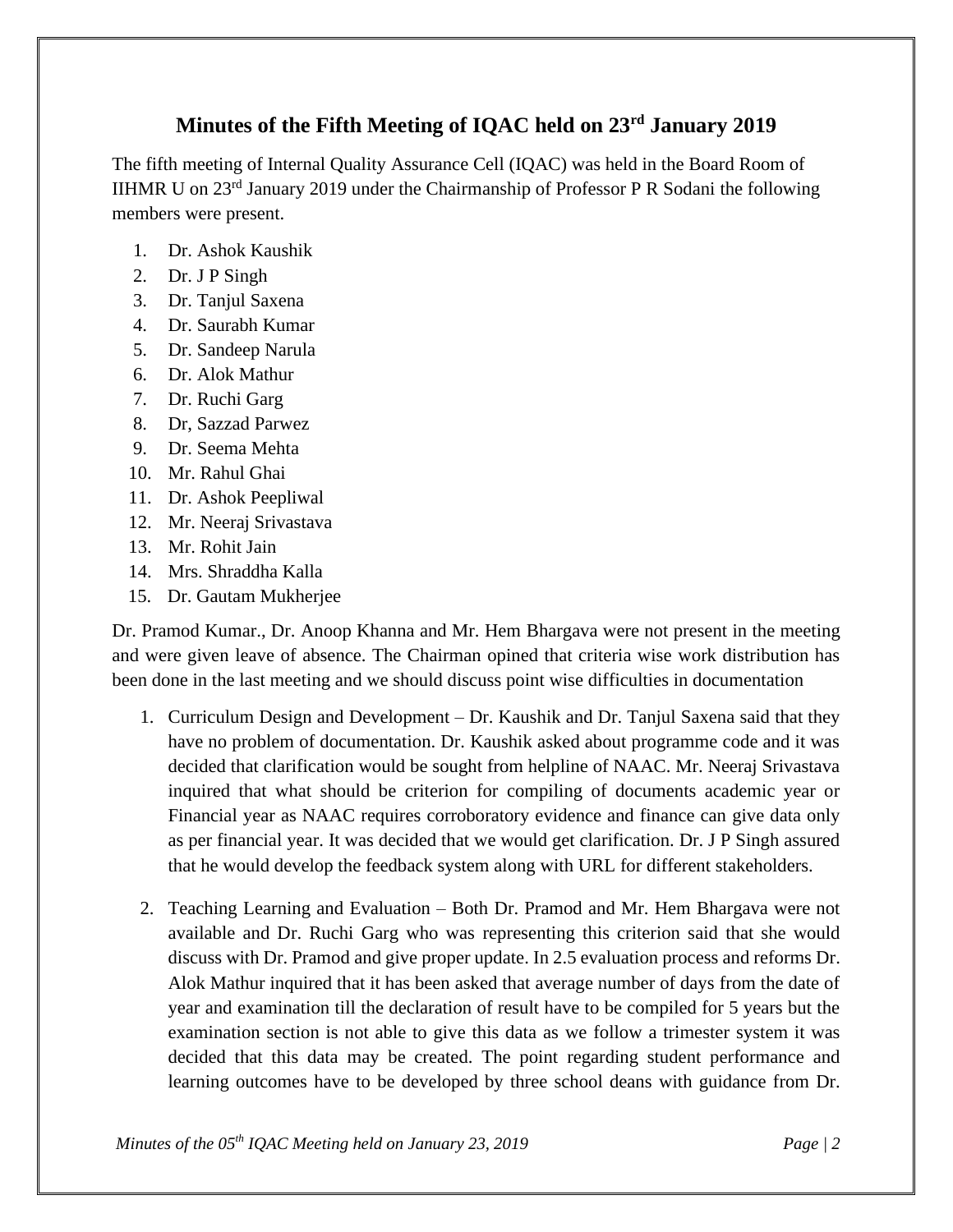Kaushik and the data of all enrolled students have to be shared with NAAC for their student satisfaction survey. It was decided that the second year students who would be leaving the campus soon should be apprised to participate in the survey as and when NAAC approaches them.

- 3. Promotion or Research and Facilities Dr. Sazzad Parwez informed that presently we do not have a policy for promotion of research and same has to be developed. It was decided that research policy, consultancy policy etc may be developed and got approved from the BoM through circulation as we have to upload same. Dr. Parwez also raised the issue of seed money for research to fulltime teachers, teachers getting international fellowship awards etc should be asked directly from the faculty. Regarding documentation if the faculty have received participation certificate or any award photocopy of same may be shared with NAAC cell. In 3.5 revenue generation from consultancy and corporate training has to be compiled with Prasoon Jain, CFAO as we require signed account statement from him. Extension activity could not be discussed as Dr. Nutan Jain was not available. She would be requested to attained next meeting.
- 4. Infrastructure and Learning Sources Physical facilities are to be given by Mr. Srivastava however it will only be possible after we get clarification regarding average percentage of budget allocation excluding salary once the issue of academic and financial year is settled. Mrs. Shradha Kalla said that she would be able to give information of 4.2 except 4.2.7. This issue would be addressed by Mr. Rohit Jain, Dr. Seema Mehta in consultation with Dr. S D Gupta.
- 5. Student Support and Progression This issue could not be discussed due to absence of Mr. Hem Bhargava. Dr. Ashok Peepliwal agreed to develop information on student participation on activities like sports and cultural performances except student council as same is not in existence. Alumni engagement also could not be discussed as Ms. Veena Nair was not available but Dr. Saurabh Kumar who was representing her assured to give details.
- 6. Governance Leadership and Management Professor Sodani and Dr. Tanjul were comfortable with this criterion however information is required about financial support to the teacher for attending conference, workshop and membership of professional bodies. This will require signed account statement from finance. Also fund grants from nongovernment bodies individuals philanthropes need annual statements of accounts.
- 7. Institutional values and best practices Institutional values and social responsibilities involved gender equity promotion programme and gender sensitivity. Dr. Nutan Jain who is incharge of gender championship may help to describe gender equity initiatives. This should also include initiatives to contribute toward local community. Also, administration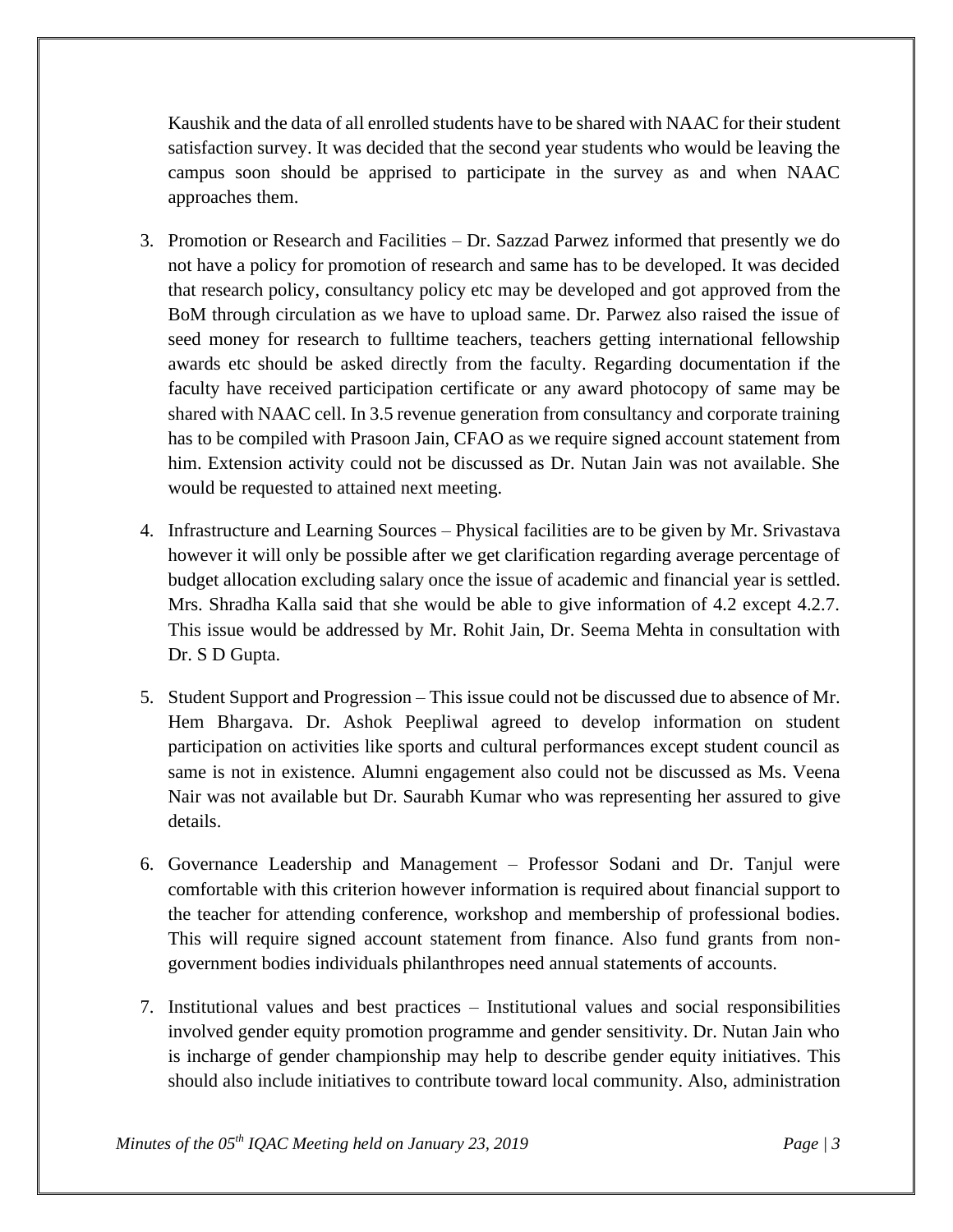is requested to give data on alternative energy initiative and a comparative figure of total power requirement and available alternative energy similarly annual lighting requirement through led bulb. Waste management steps, Rain water, harvesting green practices, plastic free campus, paperless office data is required which should be supported by audited expenditure statement. Administration unit may take help of finance for furnishing this information. Academic section handbook should provide, Code of Conduct for student, faculty and officers. The curriculum may be augmented by course on human values and professional ethics, activities of promotion of universal values, truth, righteous conduct, love, non-violence, peace, national integration, communal harmony and social cohesion. We would be requiring help from Prof Nutan Jain, Prof Kaushik, Neeraj Srivastava to develop data on these issues.

It was decided by Professor Sodani that we shall hold to review the progress of documentation for developing the SSR. Due of paucity of time the next two meetings would be held on  $2<sup>nd</sup>$  and 8<sup>th</sup> February. Meeting ended with thanks to the Chairman.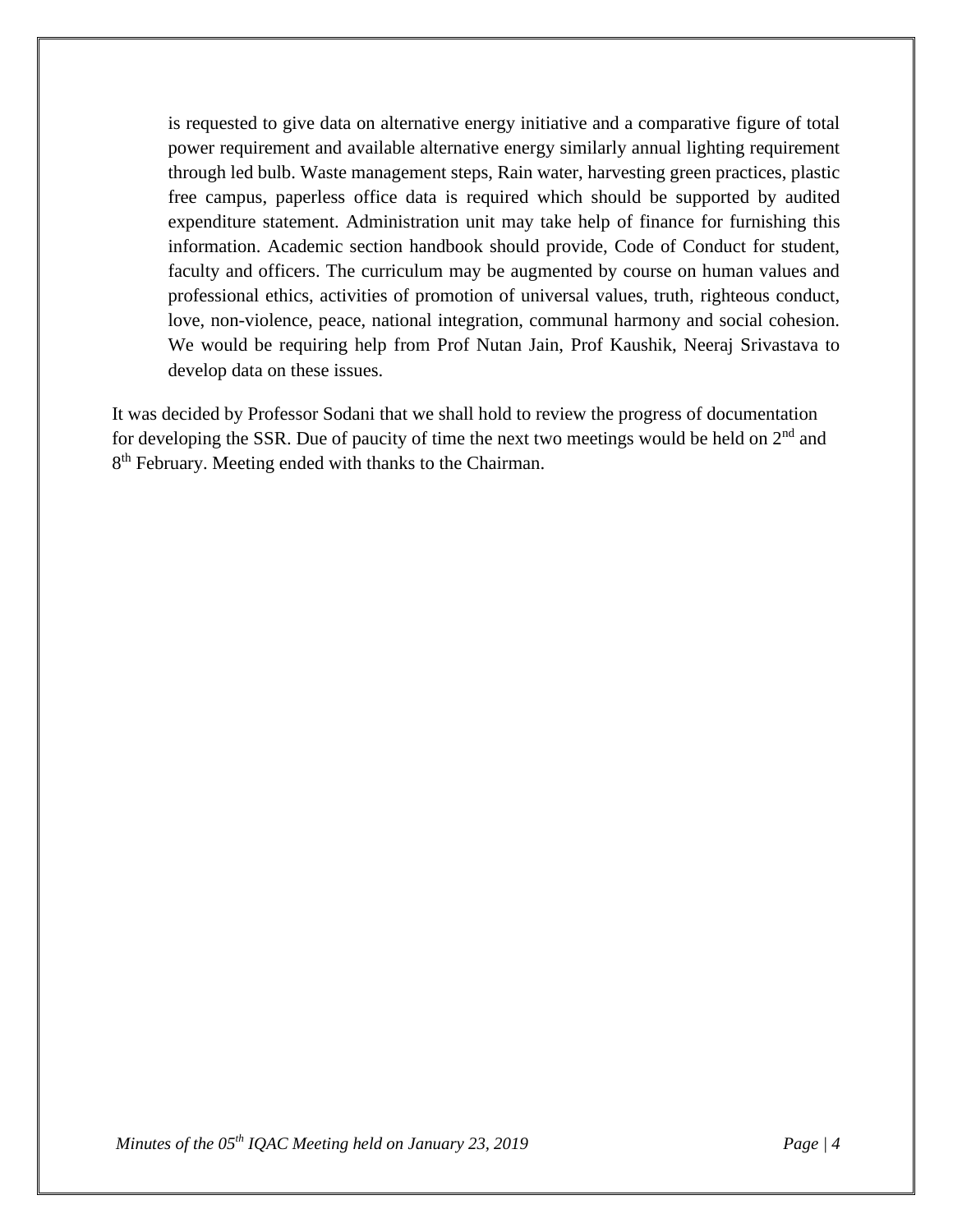**Action Taken Report of the 05 th Meeting of the Internal Quality Assurance Cell (IQAC)**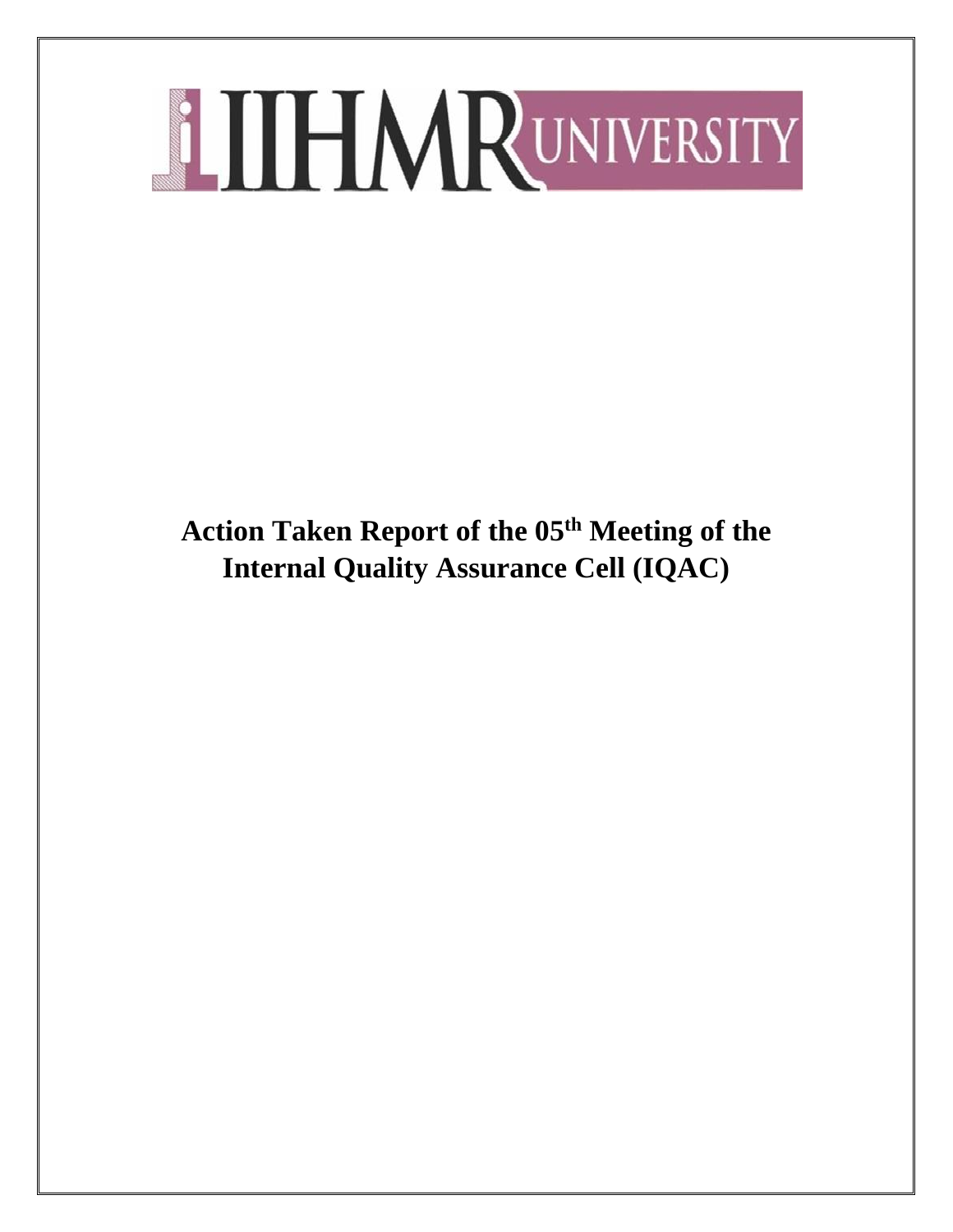# **Action Taken Report of the 05 th Meeting of the Internal Quality Assurance Cell (IQAC) held on January 23, 2019**

| S.<br>No.      | <b>Particulars</b>                                                                                                                                  | Person responsible                                     | <b>Timeline</b>         |
|----------------|-----------------------------------------------------------------------------------------------------------------------------------------------------|--------------------------------------------------------|-------------------------|
| $\mathbf{1}$   | Data for academic year to be prepare then financial data<br>should be prepared based on financial year or the<br>prescribed period of academic year | Dr. J.P. Singh                                         | Clarification<br>sought |
| $\overline{2}$ | Student performance and learning outcome to be<br>developed                                                                                         | Respective dean of<br>the school                       | Completed               |
| $\overline{3}$ | Research Policy and Consultancy Policy to be<br>documented from the issued circular and approval of<br><b>BOM</b> should be obtained                | Dr. Sazzad Parvez                                      | Completed               |
| $\overline{4}$ | Details of awards received by faculty                                                                                                               | Individually, faculty<br>should submit the<br>details. | Completed               |
| 5              | Details related to revenue generated through<br><b>Consultancy and Training</b>                                                                     | Mr. Prasoon Jain                                       | Completed               |
| 6              | Details of physical facilities including expenditure on<br>infrastructure maintenance cost                                                          | Mr. Neeraj<br>Srivastava                               | Completed               |
| $\overline{7}$ | <b>Library Details</b>                                                                                                                              | Ms. Shraddha Kalla                                     | Completed               |
| 8              | Details under 4.2                                                                                                                                   | Mr. Rohit Jain and<br>Dr. Seema Mehta                  | Pending                 |
| 9              | Information required about financial support to teachers<br>for attending conference, seminar, faculty development<br>program                       | Dr. P.R. Sodani and<br>Dr. Tanjul Saxena               | Completed               |
| 10             | Funds / Grants from Non-Governmental body and<br>Philanthropic organization                                                                         | Dr. P.R. Sodani and<br>Dr. Tanjul Saxena               | Completed               |
| 11             | Gender Equality related information                                                                                                                 | Dr. Nutan P. Jain                                      | Details<br>submitted    |
| 12             | Renewable energy, rainwater harvesting, plastic free<br>campus, green initiative related data                                                       | Mr. Neeraj<br>Srivastava                               | Details<br>Submitted    |
| 13             | <b>Student Handbook</b>                                                                                                                             | Col. Ashok Kaushik                                     | Details<br>Submitted    |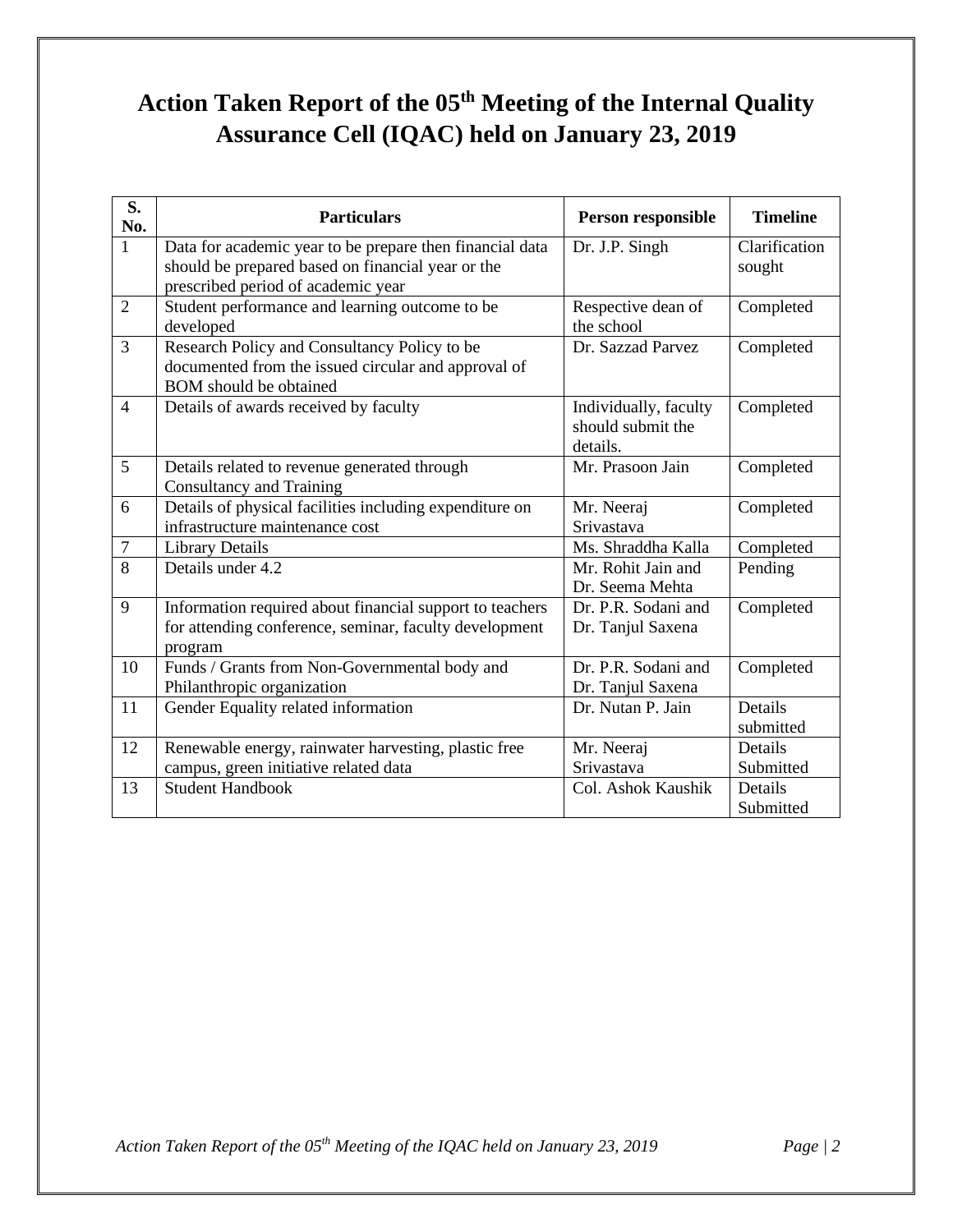**Minutes of the 6th Meeting of the Internal Quality Assurance Cell (IQAC)**

> **Date: February 06, 2019 Venue: Board Room**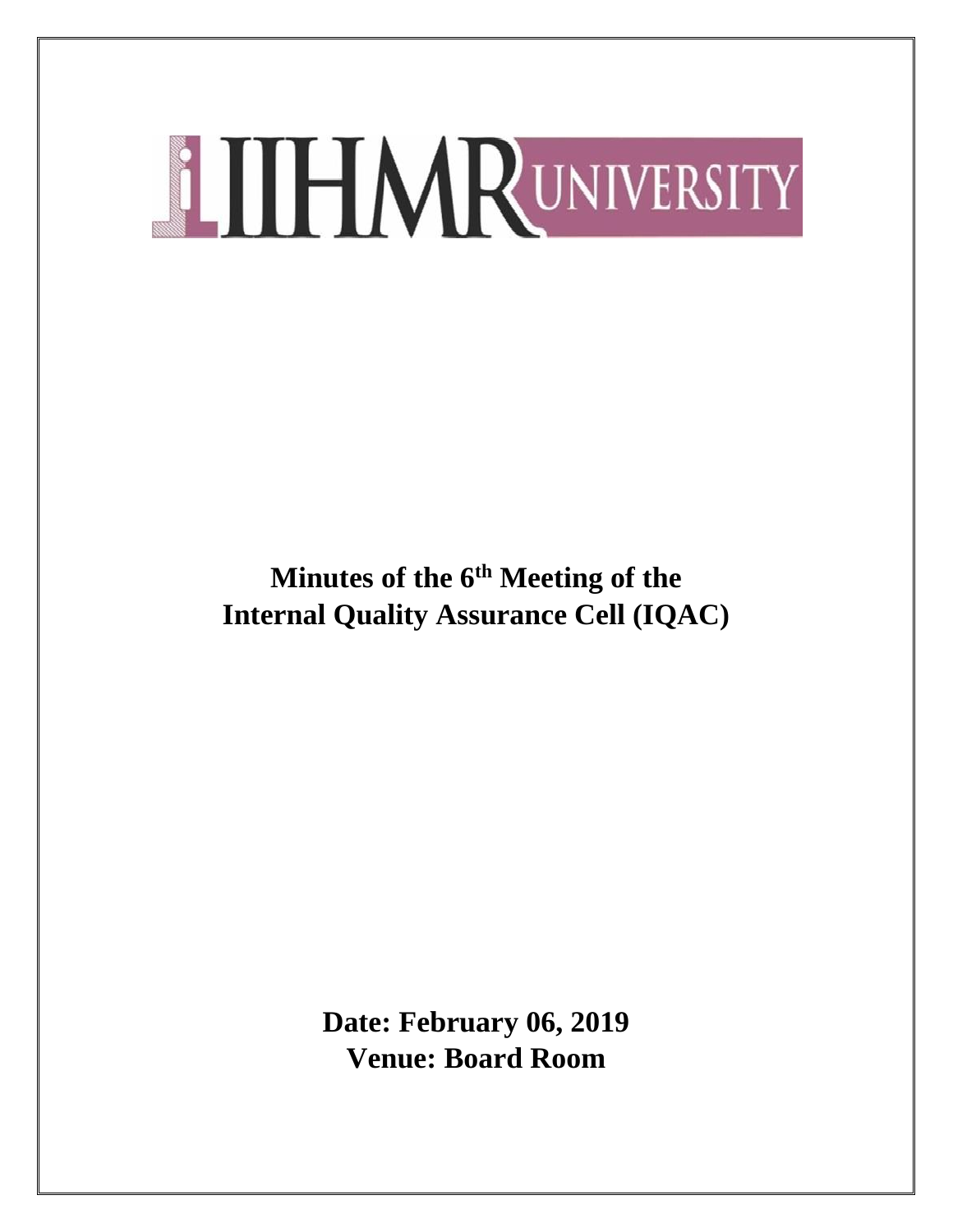# **Minutes of the Sixth Meeting of the IQAC held on 6th February 2019**

The Sixth meeting of the IQAC was held in the Board Room of IIHMRU on  $6<sup>th</sup>$  February 2019 under the Chairmanship of Prof. P R Sodani and the following members were present:

- 1) Prof. Ashok Kaushik
- 2) Prof. Pramod Kumar
- 3) Dr. J P Singh
- 4) Dr. Sandeep Narula
- 5) Mr. Rahul Ghai
- 6) Dr. Sazzad Parwez
- 7) Mr. Hem K Bhargava
- 8) Mr. Neeraj Srivastava
- 9) Mr. Rohit Jain
- 10) Mr. Prasoon Jain
- 11) Mr. Punyavardhan Singh
- 12) Dr. Gautam Mukherjee

Dr. Pankaj Gupta joined the meeting at the onset and expressed his anguish that he had expected that School Deans should have shared the academic calendar, session plan and curriculum with the BoS members in order to ensure academic excellence. However, in the absence of adequate preparation the BoS meetings was a sheer wastage of money and time. He expected the faculty and Deans to be more proactive towards their commitments and hoped for improvement. The Registrar briefed the committee about progress made so far. He informed that Dr. Nutan, Dr. Ruchi Garg and Ms. Sharadha Kalla librarian have only submitted their documentation. Dr. Kaushik informed that Dr. Tanjul Saxena has submitted her writeup, but he would like to make certain corrections in the writeup. Dr. Sodani asked the Registrar to analyze the criteria wise selection.

- 1) The first criteria is the curriculum design and development which was entrusted to Dr. Kaushik. The templates of academic section have been prepared by Punyavardhan and same has been approved by Dr. Kaushik. The Registrar requested Dr. Kaushik to share the information at the earliest. Dr. J P Singh informed that he was entrusted with the task of feedback system and same has been done.
- 2) The second criteria of teaching learning and evaluation was entrusted to Dr. Pramod Kumar. Mr. Hem Bhargava informed that student enrollment, Student diversity and teaching learning process templates have been completed by Punyavardhan. Mr. Neeraj Srivastava was suppose to share data regarding teacher profile and quality he was requested to share same early. The evaluation process and reforms were to be done by Dr. Seema Mehta and Dr. Alok Mathur. Mr. L P Sharma had asked for additional work force to prepare the data but HR section is yet to make available manpower. The information for student satisfaction survey is yet to be developed to be made available to Mr. Rohit Jain.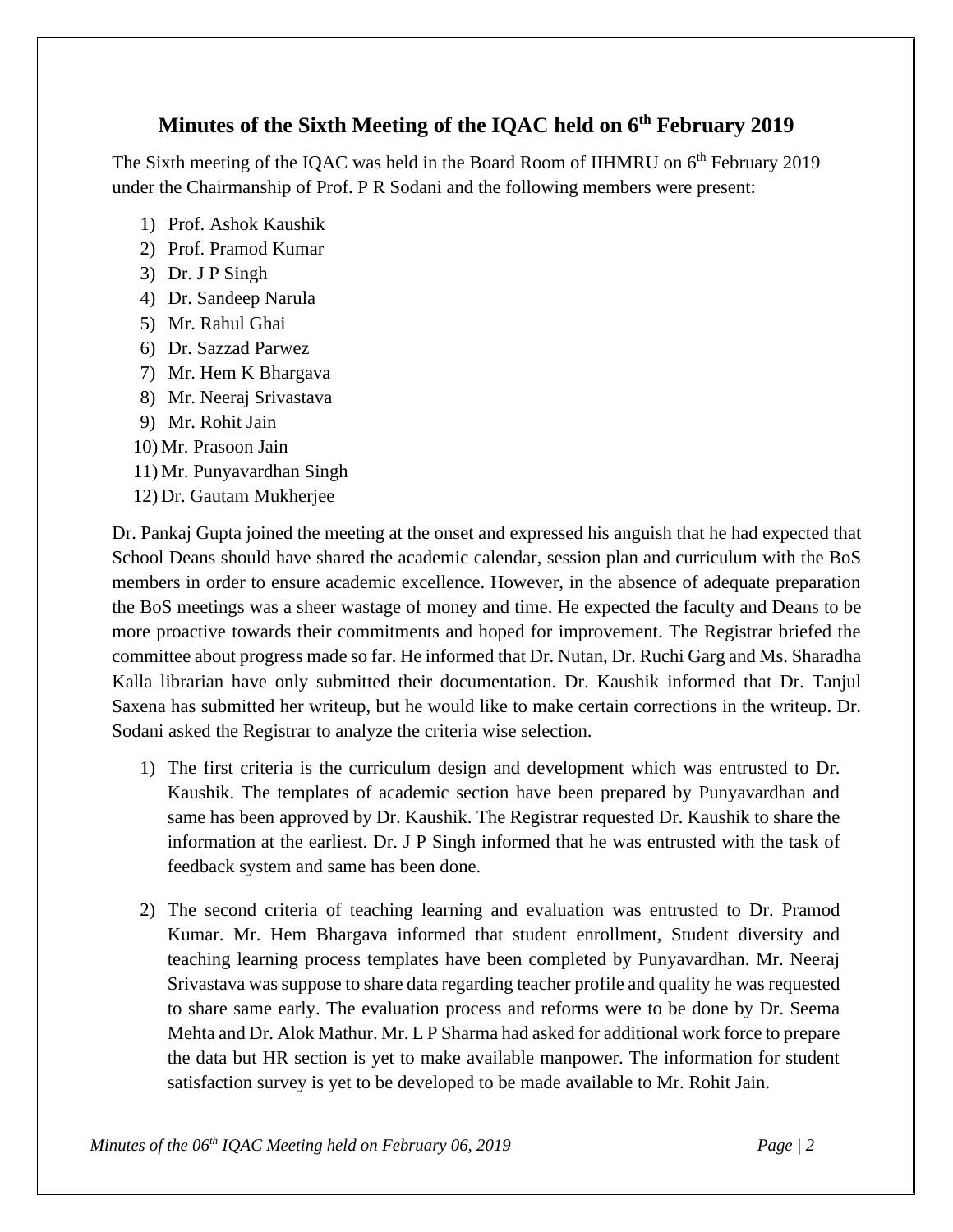- 3) The third criteria of research innovation and extension was to be done by Dr. Sazzad Parwez, Dr. Nutan Jain and Dr. Ruchi Garg and Dr. Sandeep Narula. Registrar informed that Dr. Nutan Jain and Dr. Ruchi Garg have already submitted their part and Dr. Sazzad assured to share his portion at the earliest and same was shared on  $7<sup>th</sup>$  Feb, 2019.
- 4) The fourth criteria of Infrastructure and Learning Resources was to be done by Mr. Rahul Ghai and Mr. Neeraj Srivastava. The information is yet to be shared and Mr. Neeraj Srivastava is requested to share at the earliest. Ms. Shraddha Kala had already shared the input on library and we have to obtain information from Mr. Rohit Jain and Mr. Jitendra Singh.
- 5) The fifth criteria of student support and progression was to be handled by Dr. Goutam Sadhu and needed contribution from Mr. Hem Bhargava, Mr. Akash Sharma, Dr. Peepliwal and Ms. Veena Nair Sarkar.
- 6) The sixth and seventh criteria of governance leadership and management and Institutional values and best practices was to be handled by Dr. Sodani. He has asked for information from Dr. Tanjul Saxena, Mr. Prasoon Jain etc and same will be compiled shortly.

At the end the Registrar requested all the committee member to share whatever documentation they have done so far immediately so that the gaps will be identified and necessary action would be initiated to complete the Self Study Report by 16<sup>th</sup> Feb, 2019. The last meeting of IOAC will be held on 16<sup>th</sup> itself and submitted for uploading. The meeting ended with thanks to the Chair.

Registrar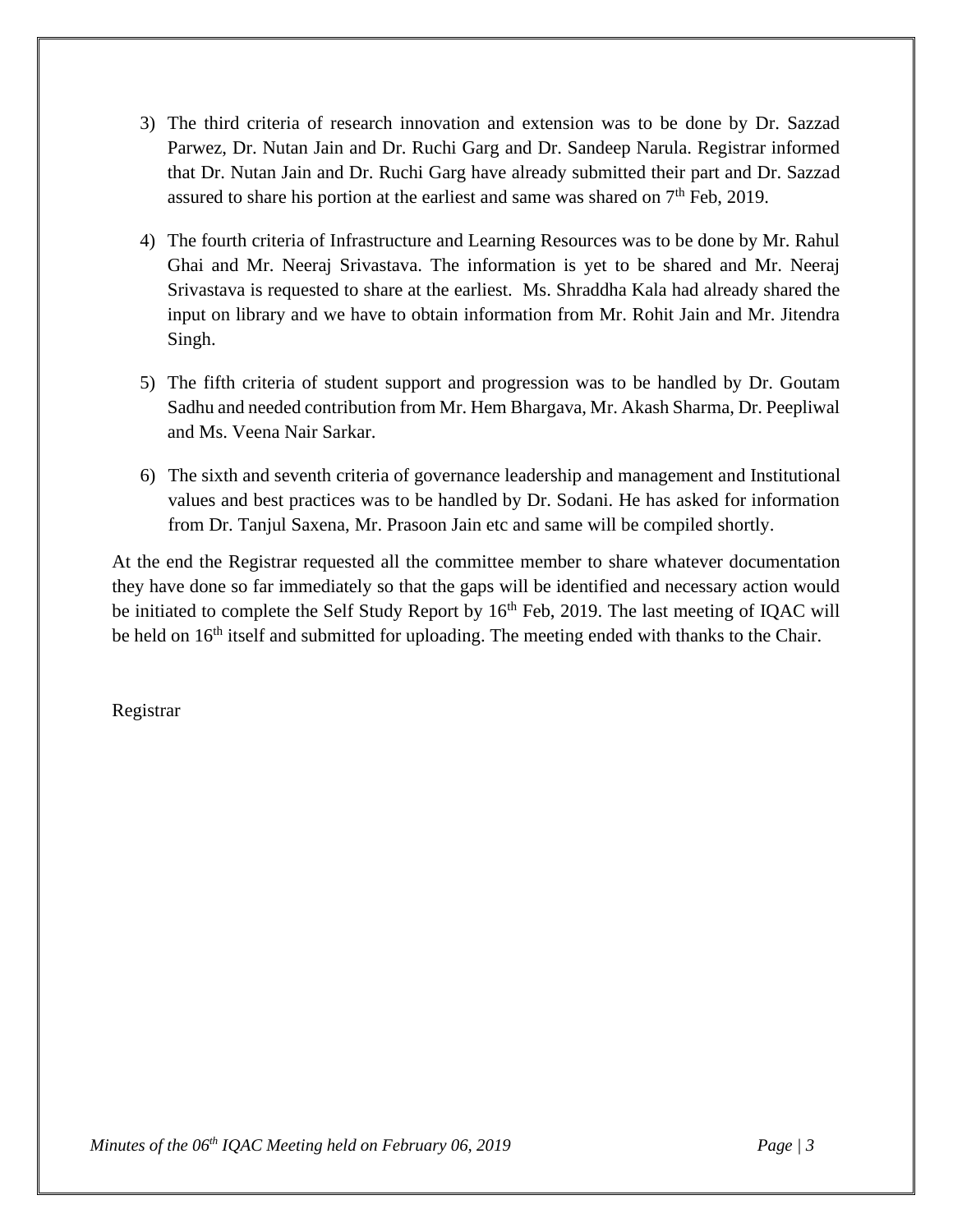**Action Taken Report of the 06th Meeting of the Internal Quality Assurance Cell (IQAC)**